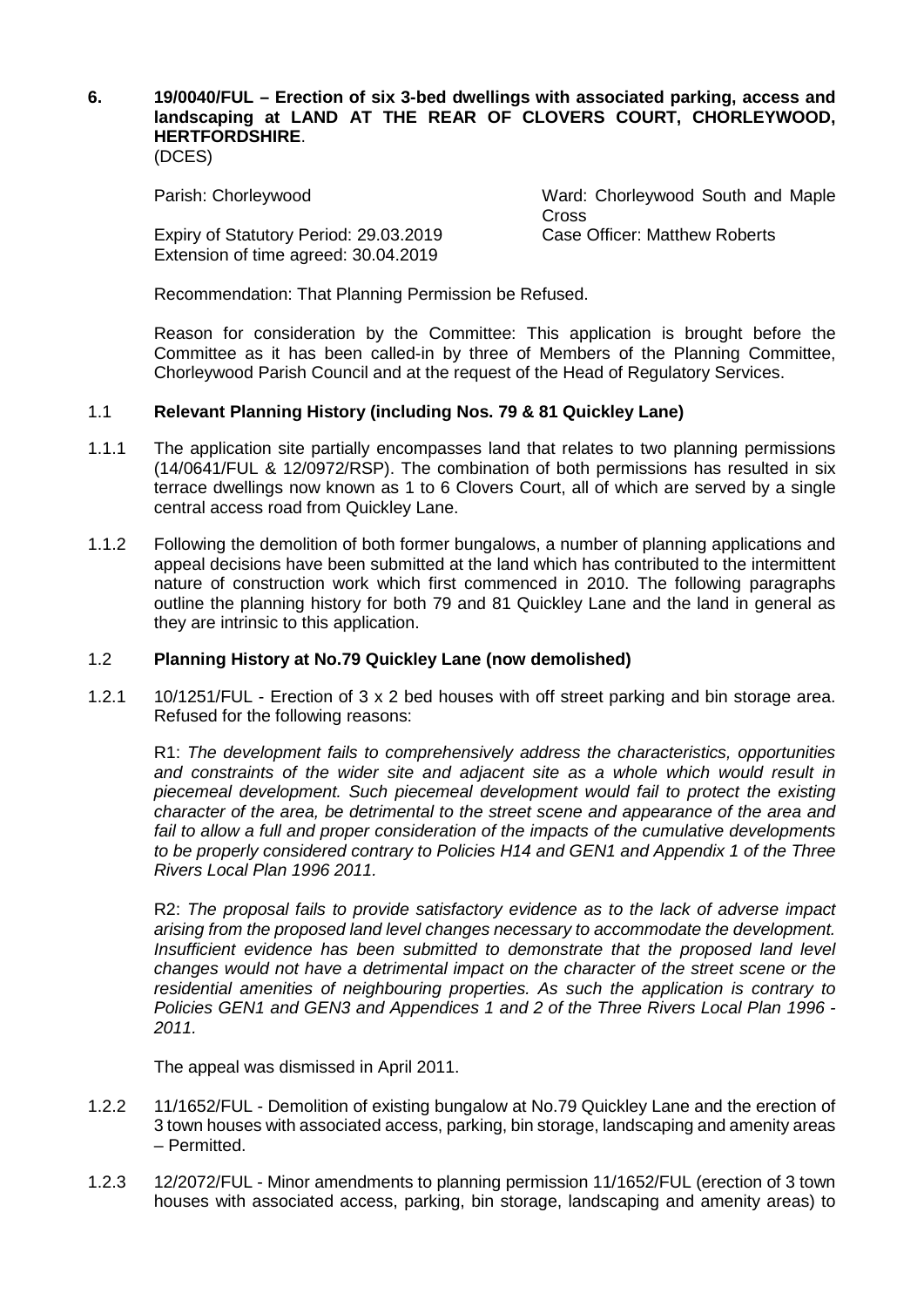reduce the width of the proposed terrace of three houses, marginally increase their depth and to realign the access road – Permitted.

- 1.2.4 13/1631/FUL Variation of condition 2 of planning permission 12/2072/FUL: to create a staggered ridge height between the dwellings, accommodation within the roofspace including the insertion of rooflights to front and rear associated with second floor accommodation and the realignment of the flank boundaries – Permitted, not implemented.
- 1.2.5 14/0641/FUL Variation of condition 2 of planning permission 13/1631/FUL: to include first floor front clear glazed window, bricked exterior to north eastern elevation, re-siting of rooflights, alteration and increase to parking area and re-grading of rear landscape amenity area – Permitted and implemented.

### 1.3 **Planning History at No.81 Quickley Lane (now demolished)**

- 1.3.1 10/0065/FUL Erection of 3 x 2 bed dwellings with associated access, off street parking, bin store provision and landscaping (Forward part of the site) – Permitted March 2010 - Not Implemented.
- 1.3.2 10/0703/FUL Erection of 3 houses to the rear of 81 Quickley Lane Refused July 2010 for the following reasons;

R1: *The development fails to provide adequate provision for the access, turning and manoeuvring of waste recovery and recycling vehicles as well as emergency vehicles within the site. This would result in inadequate arrangements for the storage and collection of waste and a sub-standard development contrary to Policies H14, N10, GEN1 and Appendix 1 of the Three Rivers Local Plan 1996-2011.*

R2: *The development fails to comprehensively address the characteristics, opportunities and constraints of the wider site as a whole which would result in piecemeal development of the site. Such piecemeal development would fail to protect the existing character of the area and be detrimental to the street scene and appearance of the area contrary to Policies H14 and GEN1 and Appendix 1 of the Three Rivers Local Plan 1996 2011.*

R3: *The proposed development results in a form of backland development that fails to protect and maintain the character of the area in terms of layout, plot size, building footprint and gaps between buildings and would result in the inappropriate loss of long and extensive gardens. It would have a detrimental impact on the character of the area and fails to meet the requirements of Policies H14, GEN1, GEN3 and Appendices 1 and 2 of the Three Rivers Local Plan 1996 – 2011.*

The appeals (APP/P1940/A/11/2144323 & APP/P1940/A/10/2140364) were dismissed in April 2011.

- 1.3.3 10/2209/FUL Demolition of No. 79 & 81 Quickley Lane and erection of 12 town houses split into 4 blocks, two blocks of  $3 \times 2$  bedroom town houses to the front of the site and two blocks of 3 x 3 bedroom town houses including bin storage area and associated access road and parking – Withdrawn November 2010.
- 1.3.4 12/0972/RSP Part Retrospective: Erection of three dwellings and associated parking amended development following planning permission 10/0065/FUL- Refused August 2012 for the following reason:

R1: *The development, by reason of its width and height in relation to the adjacent highway (Quickley Lane) results in an excessively prominent appearance detrimental to the amenities of the street scene, contrary to Policies CP1 and CP12 of the Core Strategy (adopted October 2011) and Saved Policy GEN3 and Appendix 2 of the Three Rivers Local Plan 1996-2011.*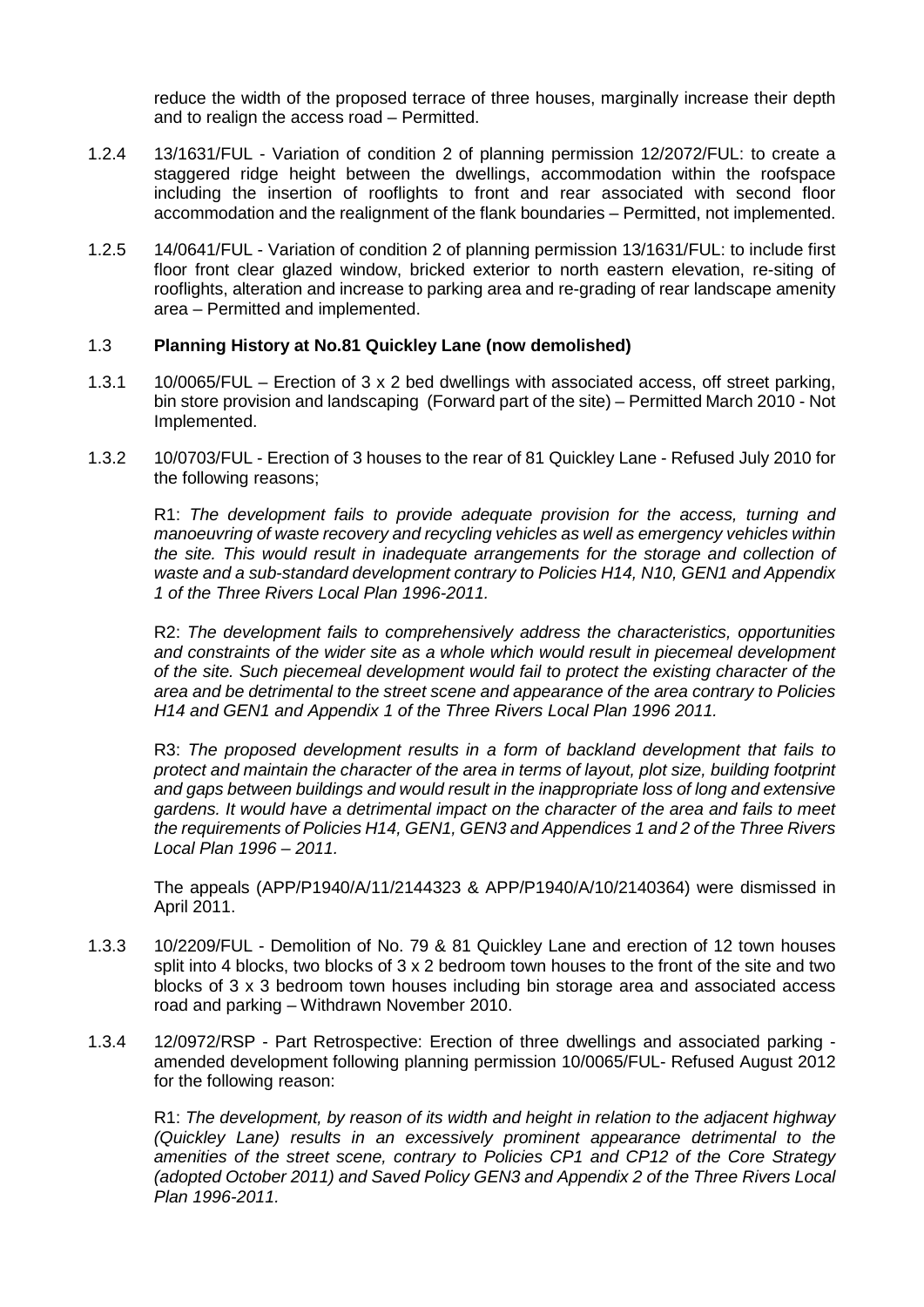This application was allowed at Appeal (APP/P1940/A/12/2182187) in February 2013.

## 1.4 **Planning History at Land to rear / adjacent to Clovers Court**

1.4.1 14/1936/FUL - Erection of two detached bungalows with associated parking, bin stores, cycle stores, landscaping and alterations to land levels on land to rear of Clovers Court – Refused for the following reasons:

R1: *The proposed development by virtue of the limitations of the application site fails to provide a comprehensive planning scheme for the whole site, failing to take into account already approved adjoining developments. The proposal would therefore result in a poor form of development that fails to address sufficiently the characteristics and opportunities of the wider site. The proposal is therefore not in accordance with Policies CP1 and CP12 of the Core Strategy (adopted October 2011) and Policy DM1 and Appendix 2 of the Development Management Policies LDD (adopted July 2013).*

R2: *The proposed development fails to provide satisfactory evidence as to the lack of adverse impact arising from the proposed land level changes necessary to accommodate the garden amenity areas for the bungalows. Insufficient evidence has been submitted to demonstrate that the proposed land level changes would not have a detrimental impact on the character of the area or the residential amenities of neighbouring properties. As such the application is contrary to Policies CP1 and CP12 of the Core Strategy (adopted October 2011) and Policy DM1 and Appendix 2 of the Development Management Policies LDD (adopted July 2013).*

R3: *The proposed development by virtue of the poor parking layout, oppressive and excessive boundary treatments to the north eastern and south western boundaries and lack of evidence with respect to the land level changes at the rear would cumulatively result in a poor standard of living for future occupiers of the bungalows. As such the application fails to accord to Policies CP1 and CP12 of the Core Strategy (adopted October 2011) and Policy DM1 and Appendix 2 of the Development Management Policies LDD (adopted July 2013).*

R4: *The proposed development fails to provide satisfactory evidence to ensure that adequate access arrangements for waste and recycling areas within the shared parking area can easily be achieved by local authority waste providers. As a result, the application*  fails to comply with Policy DM10 of the Development Management Policies LDD (adopted *July 2013).*

R5: *The proposed development fails to enhance the landscape opportunities for the application site thereby resulting in a heavily urbanised form of development that is at odds with the immediate surrounding suburban environment. The submitted landscaping plan is insufficient and fails mitigate the harm identified and is contrary to Policies CP1 and CP12 of the Core Strategy (adopted October 2011) and Policy DM6 of the Development Management Policies LDD (adopted July 2013).*

R6: *The proposed development by virtue of the bungalows construction and lack of on-site renewable energy systems fails to demonstrate that sustainable development principles are satisfied. The proposal therefore fails to comply with Policy CP1 of the Core Strategy (adopted October 2011) and Policy DM4 of the Development Management Policies LDD (adopted July 2013).*

R7: *The proposed development would result in an increase in demand for education, libraries, childcare facilities, youth facilities, open space/children's play space and sustainable transport provision in the area. The proposed development in the absence of an agreement under the provisions of Section 106 of Town and Country Planning Act 1990 would fail to recognise the impact of the development upon these services. The proposal would also attract a requirement for fire hydrant provision. The application would therefore*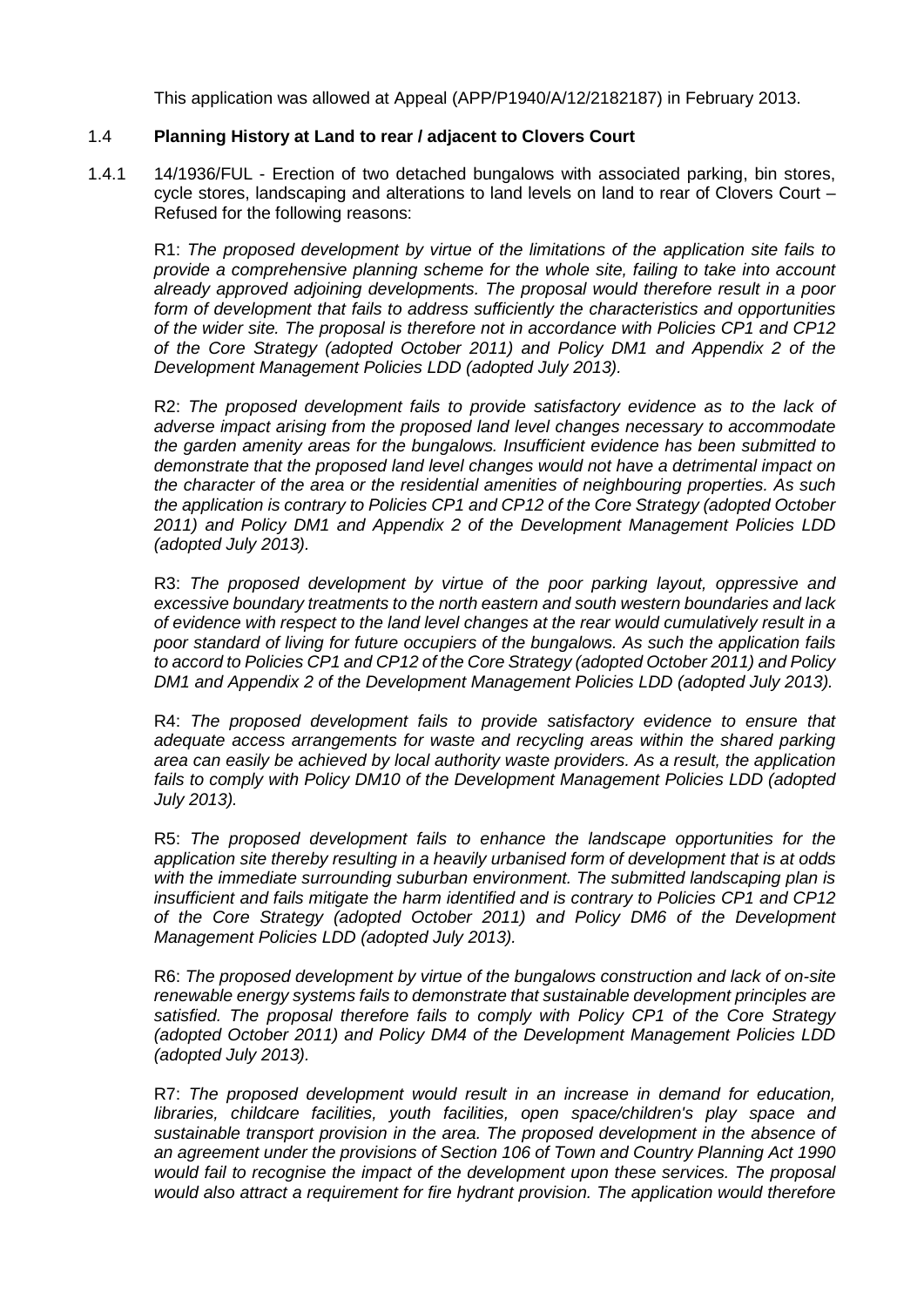*fail to meet the requirements of Policies PSP2, CP1, CP8 and CP10 of the Core Strategy (adopted October 2011), Policy DM11 of the Development Management Policies LDD (adopted July 2013) and Open Space, Amenity and Children's Playspace SPD (adopted December 2007).*

R8: *The scheme is for two market dwellings and in the absence of an agreement under the provisions of Section 106 of Town and Country Planning Act 1990 would fail to contribute to the provision of affordable housing. The proposed development therefore fails to meet the requirements of Policy CP4 of the Core Strategy (adopted October 2011) and the Affordable Housing Supplementary Planning Document (approved June 2011).*

- 1.4.2 14/2522/FUL Erection of two detached bungalows with associated parking, bin stores, cycle stores, landscaping and alterations to land levels on land to rear of Clovers Court – Withdrawn.
- 1.4.3 15/1674/NMA Non material amendment to planning permission 14/0641/FUL: To slope rear garden to accommodate step features (retrospective) – Refused.
- 1.4.4 15/1717/FUL Erection of two detached bungalows including alterations to land levels and alterations to existing parking area serving numbers 1, 2, 3, 4, 5 and 6 Clovers Court – Refused, for the following reasons:

R1: *The proposed development results in a form of backland development that fails to protect and maintain the character of the area in terms of layout, plot size, building footprint, landscaping and gaps between buildings and would result in unsatisfactory access and parking provision. It would have a detrimental impact on the character of the area and fails to meet the requirements of Policies CP1, CP3, CP10 and CP12 of the Core Strategy (adopted October 2011) and Policies DM1, DM3 and Appendices 2 and 5 of the Development Policies LDD (adopted July 2013).*

R2: *The scheme is for two market dwellings and in the absence of an agreement under the provisions of Section 106 of the Town and Country Planning Act 1990 would fail to contribute to the provisions of affordable housing. The proposed development therefore fails to meet the requirements of Policy CP4 of the Core Strategy (adopted October 2011) and the Affordable Housing Supplementary Planning Document (approved June 2011).*

This application was allowed at Appeal (APP/P1940/W/16/3149879) in September 2016 but has not been implemented to date.

- 1.4.5 17/1304/FUL Erection of two detached chalet bungalows including alterations to land levels and alterations to existing parking area serving numbers 1, 2, 3, 4, 5 and 6 Clovers Court. Withdrawn.
- 1.4.6 17/1787/FUL Erection of two detached chalet bungalows including alterations to land levels and alterations to existing parking area serving numbers 1, 2, 3, 4, 5 and 6 Clovers Court. Refused, for the following reason:

R1: *The proposed development would represent overdevelopment with the proposed dormer windows resulting in an overbearing and un-neighbourly form of development and would outlook neighbouring dwellings to the detriment of their residential amenity. The proposed development would also fail to provide sufficient usable amenity space for future occupiers. The proposal would therefore be contrary to Policies CP1, CP3 and CP12 of the Core Strategy (adopted October 2011) and Policy DM1 and Appendix 2 of the Development Management Policies LDD (adopted July 2013).*

This decision was not appealed.

### **2 Enforcement Overview**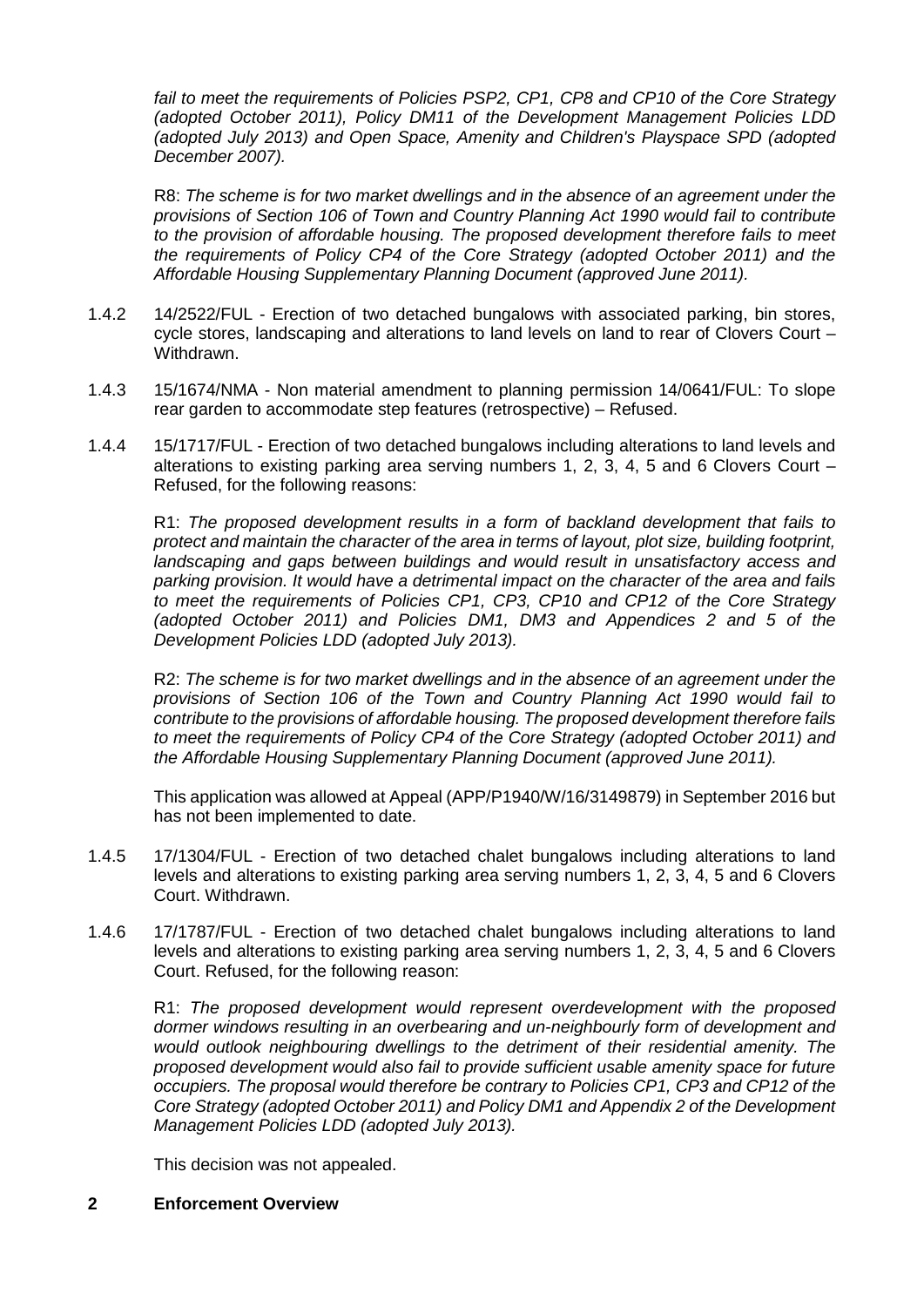- 2.1 In January 2012 it became apparent that works on the land (Nos.79 and 81 Quickley Lane) were not only being carried out prior to the discharge of pre-commencement conditions but also that the development was not in accordance with any approved scheme of development.
- 2.2 Enforcement Action was initiated with a Stop Notice and a subsequent Legal Injunction being served on the former owner. An Enforcement Notice was also served requiring that the existing unlawful development on No.81 be removed and the site cleared and returned to its original land levels by September 2012. This Enforcement Notice was appealed to the Planning Inspectorate. This appeal was dismissed in September 2012. At the time of issuing these notices, demolition of the bungalow at No.79 had not commenced.
- 2.3 Following failure to comply with the above Stop Notice, an Injunction was served on 23 February 2012. Failure to comply with this injunction resulted in Three Rivers District Council successfully prosecuting the former owner. An appeal against this prosecution was dismissed in its entirety on 19 December 2012 resulting that the former owner was liable to pay the fine applied by the prosecution.
- 2.4 The former owner submitted a retrospective application to regularise the works at No.81 which was subsequently refused. This was appealed to the Planning Inspectorate, the appeal was allowed and planning permission granted.
- 2.5 It also became apparent that various works at No.79 were not in-accordance with 12/2072/FUL. As a result, the former owner submitted a planning application under reference 13/1631/FUL which was approved in November 2013.
- 2.6 A protected Ash tree, previously located close to the north eastern boundary was removed from the site in 2014.
- 2.7 In more recent times, the former owner undertook engineering operations on land towards the rear of Clovers Court. However, for a number of years the backland area has been left untouched and parts of the site have been left incomplete, especially in relation to site boundaries and the parking area.

### **3 Detailed Description of Application Site**

- 3.1 The application site is situated on the south eastern side of Quickley Lane in Chorleywood and contains a steep access road leading up-to a large expanse of hardstanding and an "L shaped" parcel of undulating land which historically formed garden land as part of Nos.79 and 81 Quickley Lane.
- 3.2 The parcels of land either side of the central access and on land falling outside of the application site comprise three terrace dwellings which are two storeys in height with loft accommodation, some of which have also added rear conservatories. The terrace dwellings are elevated above the height of Quickley Lane and have rear gardens which front Quickly Lane, bounded by standard timber fencing with small mounds of highway verges immediately adjacent which consist of various trees and landscaping. The principal elevations of the terrace dwellings front a large expanse of tarmac which forms the main parking area which is supported further by one completed flat roofed bin store with a Laurel hedge surround. The terrace dwellings, now known as Nos. 1, 2, 3, 4, 5 and 6 Clovers Court are all occupied.
- 3.3 The central part of the application site relates to the large expanse of tarmac which is between the front of the existing terraces and close boarded fencing which encloses the undulating land towards the west. To the north eastern side of the hardstanding area a retaining wall with elevated planting topped with close boarded timber fencing has been erected and extends along the entire depth of the north eastern boundary which is shared with properties on Rendlesham Way. The south western boundary of the land contains a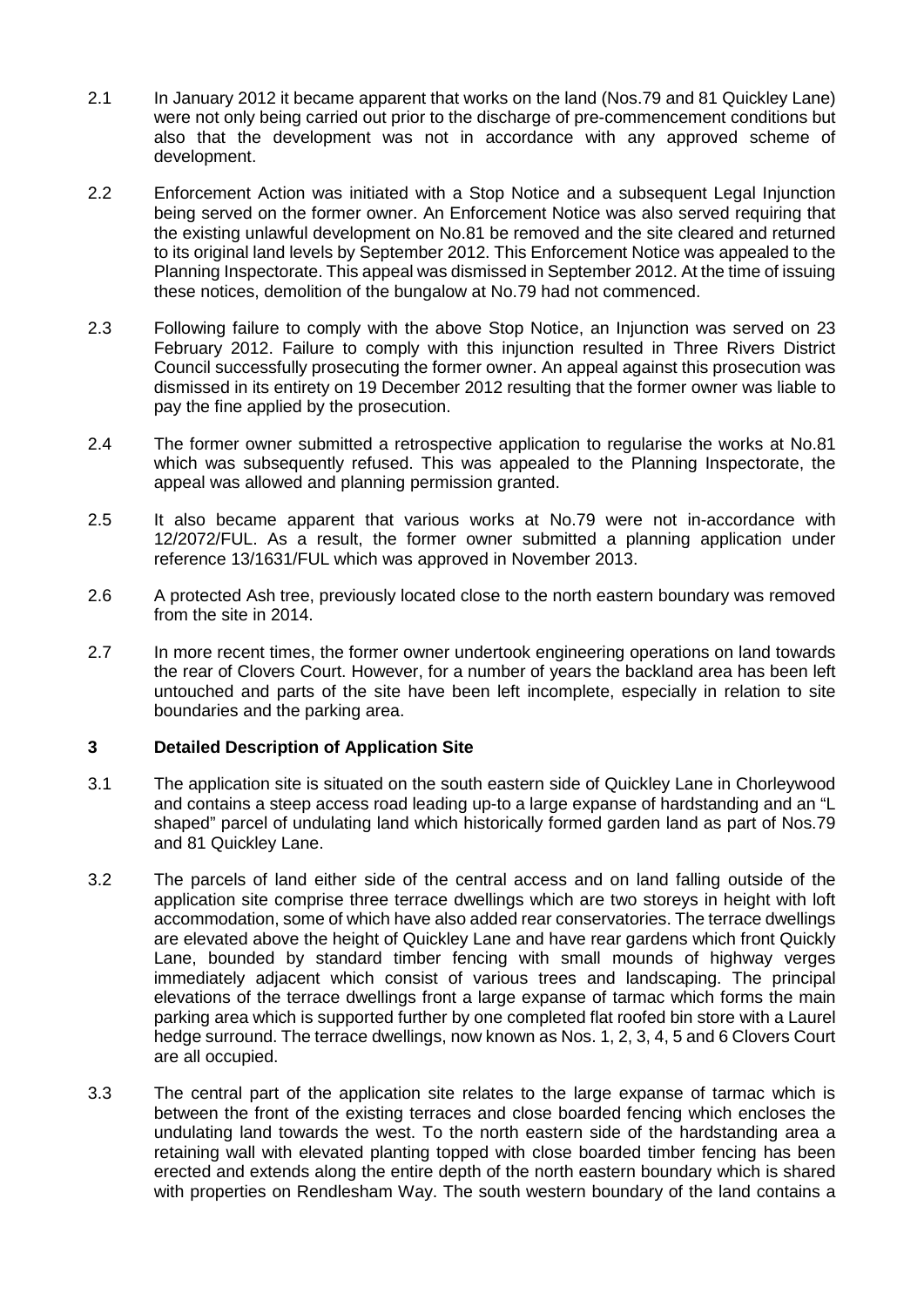significant retaining wall which has been left exposed following earth excavations close to this boundary point.

3.4 Immediately behind the existing tarmac hardstanding area is a large open parcel of land which has been subject to various spoil movements to facilitate its re-grading/excavation in parts. The south eastern corner has been levelled at a height similar to surrounding residential properties and is laid with turf.

### **4 Detailed Description of Proposed Development**

- 4.1 This application seeks planning permission for the erection of six 3 bed dwellings with associated parking, access and landscaping.
- 4.2 The proposed dwellings (Plots 1, 2, 3, 4, 5 & 6) would be located immediately opposite the existing terrace houses and would be of a similar style, comprising pitched roofs and a bricked exterior. The dwellings would face internally within the site and would each have a rear terrace and garden, internal bin storage, a porch canopy and two allocated parking spaces. Internally, each dwelling would provide three bedrooms set over three floors. Due to the land level alterations the rear of the ground floors would appear from the rear as a basement. The basement accommodation (bedroom) would be served by a single large rooflight. The second floor accommodation of each dwelling would also be served by rooflights, one to the front roofslope and three within the rear roofslopes.
- 4.3 Plots 1 to 3 would be located towards the north east of the application site separated by distances of 20-21.5m with the existing terraces (front to front relationship). Plot 1 would be set in from the north eastern boundary by a maximum distance of 1.2m, reducing to 1m towards the rear.
- 4.4 Plots 4 to 6 are to be located towards the south west of the application site and would be separated from the existing terraces by distances of 28-29.5m. These three terrace dwellings would be set back by approximately 9m from plots 1 to 3 with a separation distance of 4.2m between plot 3 and 4 which would contain soft landscaping and elevated gated access to the rear gardens serving the abovementioned plots. Plot 6 would be set in from the south western boundary by a maximum of 1.2m reducing to nearer 1m towards the rear.
- 4.5 The parking area located in between the existing and proposed terraces would serve a total of 27 spaces; 12 spaces for the existing terrace (Nos.1 to 6 Clovers Court); 12 spaces for the proposed terrace (plots 1 to 6) and 3 visitor spaces. As such, all the dwellings on site will be allocated 2 parking spaces each.
- 4.6 Elsewhere within the site, it is proposed to enhance refuse and recycling storage for the existing terraces (Nos.1 to 6 Clovers Court), located along both site boundaries and the inclusion of 6 individual cycle stores to the front. The parking area would be complemented by soft landscaping.
- 4.7 Towards the rear of the proposed dwellings, each would be served by a terrace/patio area which would then step up to a garden area, the levels of which would be lower than what currently exists on site. It would appear that the gardens serving plots 4, 5 & 6 would drop by approximately 3m in certain parts. The existing trees towards the rear of the site boundaries (two of which are protected) are shown to be retained.
- 4.8 During the course of the application the plans have been amended and include the following changes:
	- Removal of rear dormer windows to each dwelling and replacement with 3 rooflights
	- Inclusion of privacy wall to plot 1
	- Additional land level heights and boundary to dwelling relationships
	- Enhanced refuse and recycling storage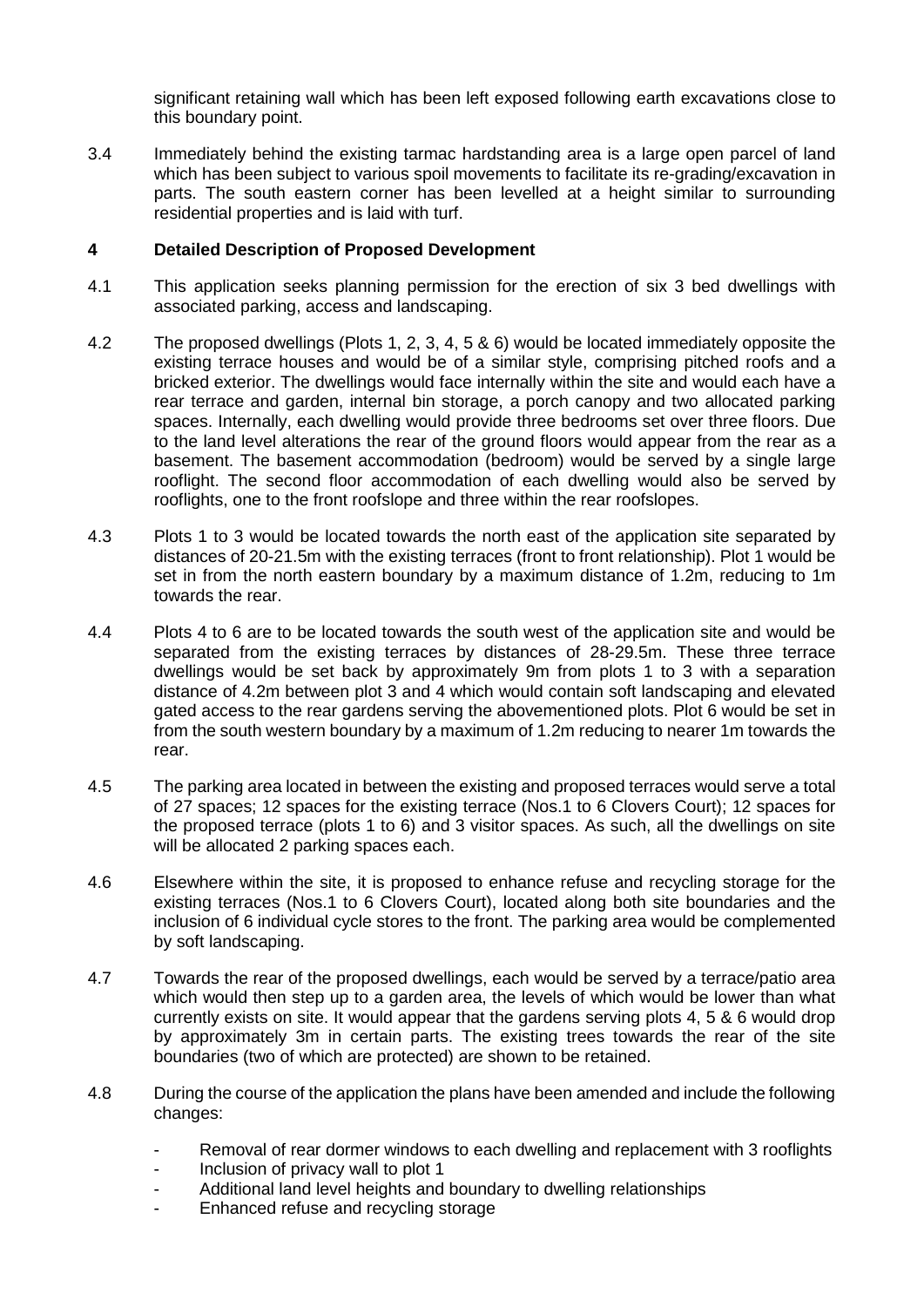- Secured side accesses
- Addition of cycle stores
- Updated Planning Statement
- Submission of an Energy Statement

#### **5 Consultation**

#### 5.1 **Statutory Consultation**

#### 5.1.1 Chorleywood Parish Council: [Objection]

*"The Committee were pleased to note that this application has already been called in by TRDC District Councillors whom we support.*

- *There is no evidence that this application has addressed the appeal objections by the Planning Inspectorate at Bristol.*
- *Overlooking of adjacent properties due to the increase in the number of proposed dwellings*
- *Lack of amenity space for the proposed dwellings - Contrary to Policies CP12 (c)*
- *Over development of the site"*
- 5.1.2 Highways Authority: [No objection, subject to conditions relating to provision of parking area, cycle parking and Construction Management Plan]

*"The application comprises of the construction of six three-bedroom dwellings with associated parking, access, and landscaping at land at the rear of Clovers Court, Chorleywood, WD3 5FD. The site is located off of Quickley Lane, between Juniper Court and Rendlesham Way. Clovers Court is a private road, and Quickley Lane is an unclassified local access road with a speed limit of 30mph and highway maintainable at public expense.*

*A Planning Statement (PS) prepared for the pre-application stage of this application has been submitted with the planning application, as well as site location plans, layout plans, and drawings. Hertfordshire County Council (HCC) note that the PS is out-of-date, as it refers to seven proposed dwellings, as opposed to the six that are proposed in this application.*

#### *Access and Parking Arrangements:*

*The site is currently accessible via Clovers Court, a private road, which connects six existing dwellings and the proposed site to Quickley Lane. Drawing Number TL-3939-18-10C shows the proposed site layout plan, which shows 16 proposed parking spaces directly in front of the proposed dwellings: two per dwelling, three allocated for visitors, and one for existing dwelling number two. The planning application form, however, identifies that there are 12 existing parking spaces, and 14 new spaces proposed, with a total of 26 parking spaces for the 12 houses in Clovers Court. It is assumed that two of the 16 parking spaces located outside of the proposed dwellings already exist, however it is recommended that this is clarified. The proposed level of parking is in line with Three Rivers District Council's (TRDC) parking standards. Therefore, HCC as Highway Authority has no objection to the proposed parking and access arrangements, subject to the condition mentioned above.*

### *Emergency Vehicle Access:*

*No details have been provided to HCC regarding emergency vehicle access to the site. The site access at Clovers Court from Quickley Lane would enable emergency vehicle access to be within 45 metres from all dwellings. This adheres to guidelines as recommended in MfS, Roads in Hertfordshire: Highway Design Guide and Building Regulations 2010: Fire Safety Approved Document B Vol 1 - Dwelling houses.* 

*Trip Generation and Distribution:* 

*Information regarding the proposed number of trips generated by the site has not been provided to HCC. HCC recognises that the proposed development is unlikely to produce a*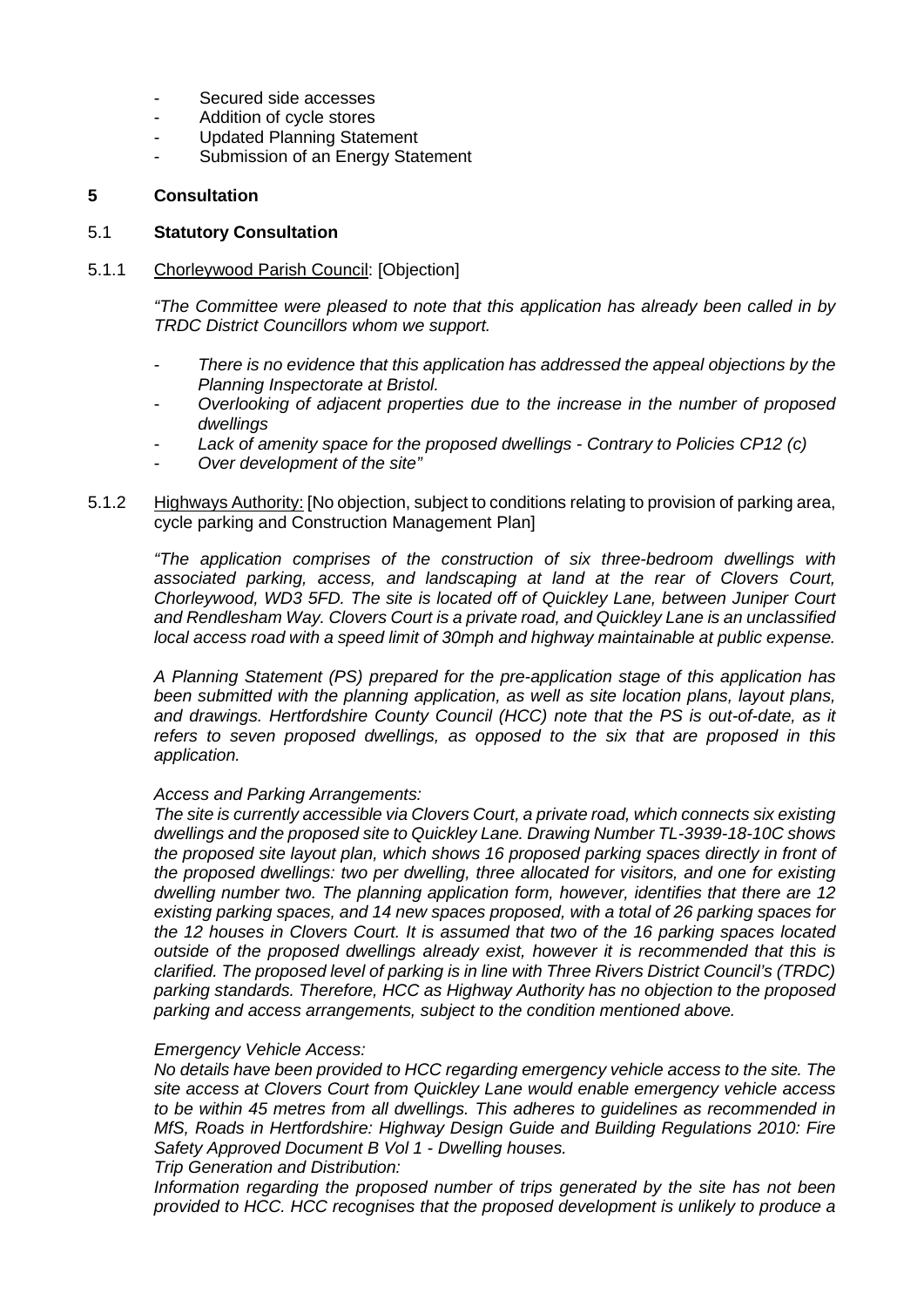*large number of trips and therefore will not have a significant impact on the highway network.* 

#### *Accessibility and Sustainability:*

*The proposed site is located in the south of Chorleywood, a village to the west of Watford. The site is approximately 0.8miles away from Chorleywood railway station, which is a 16 minute walk or a five-minute cycle away from the site. Chorleywood railway station is served by both the Metropolitan London Underground line and Chiltern Railways services. The Metropolitan Line connects Chorleywood to outer and central London, Rickmansworth, Amersham, and Chesham. Chiltern Railways services connect the village to London Marylebone and Aylesbury. Only two bus services serve Chorleywood, the 103 and the R2. The 103 is a strategic route, which only stops in Chorleywood at the railway station. The route runs between Watford and High Wycombe. The R2 is local service that runs in a loop around Chorleywood, and runs to Northwood via Rickmansworth and Harefield. The nearest bus stop to the site is a three-minute walk away and is served by the R2. Whilst the connections to London from the site are good, there are limited public transport options for surrounding areas in Hertfordshire and Buckinghamshire. HCC recommends that cycle storage is provided at the proposed site in order to promote active and sustainable travel, especially due to the site's proximity to Chorleywood railway station.*

#### *Conclusion:*

*HCC as Highway Authority considers that the proposal would not have an unacceptable impact on the safety and operation of the surrounding highway network. Therefore, HCC has no objections on highway grounds to the application, subject to the inclusion of the above planning conditions."*

**Officer comment:** The plans have been updated to include cycle stores for each dwelling and a new Planning Statement was provided.

#### 5.1.3 Hertfordshire Property Services: [No objection]

*"Based on the information provided to date we would seek the provision of fire hydrant(s), as set out within HCC's Planning Obligations Toolkit. We reserve the right to seek Community Infrastructure Levy contributions towards the provision of infrastructure as outlined in your R123 List through the appropriate channels.*

*All developments must be adequately served by fire hydrants in the event of fire. The County Council as the Statutory Fire Authority has a duty to ensure fire fighting facilities are provided on new developments. HCC therefore seek the provision of hydrants required to serve the proposed buildings by the developer through standard clauses set out in a Section 106 legal agreement or unilateral undertaking.* 

*Buildings fitted with fire mains must have a suitable hydrant provided and sited within 18m of the hard-standing facility provided for the fire service pumping appliance.* 

*The requirements for fire hydrant provision are set out with the Toolkit at Paragraph 12.33 and 12.34 (page 22). In practice, the number and location of hydrants is determined at the time the water services for the development are planned in detail and the layout of the development is known, which is usually after planning permission is granted. If, at the water scheme design stage, adequate hydrants are already available no extra hydrants will be needed.* 

*Section 106 planning obligation clauses can be provided on request.*

#### *Justification*

*Fire hydrant provision based on the approach set out within the Planning Obligations Guidance - Toolkit for Hertfordshire (Hertfordshire County Council's requirements)*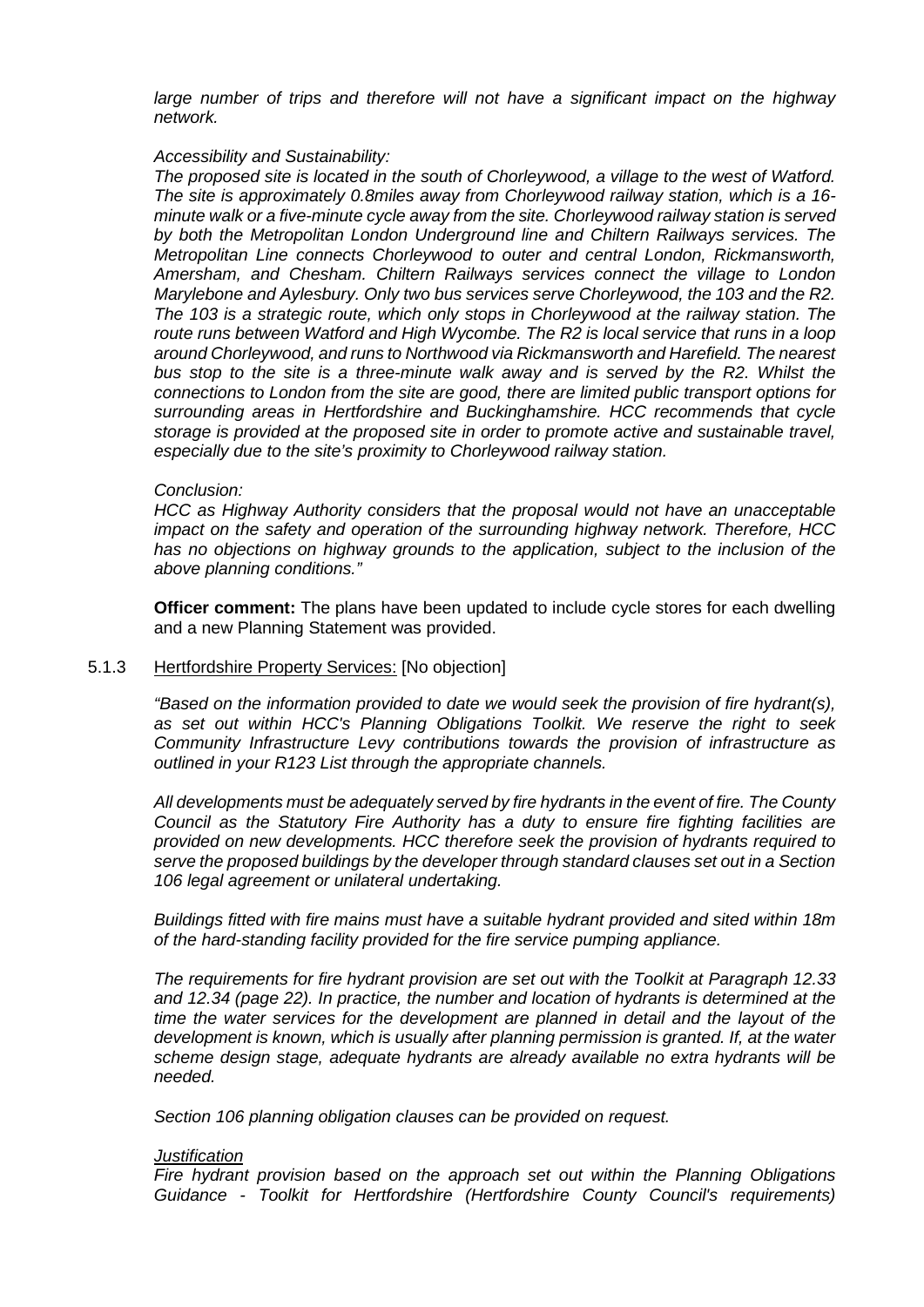*document, which was approved by Hertfordshire County Council's Cabinet Panel on 21 January 2008 and is available via the following link: [www.hertsdirect.org/planningobligationstoolkit](http://www.hertsdirect.org/planningobligationstoolkit)*

*The County Council seeks fire hydrant provisions for public adoptable fire hydrants and not private fire hydrants. Such hydrants are generally not within the building site and are not covered by Part B5 of the Building Regulations 2010 as supported by Secretary of State Guidance "Approved Document B".*

*In respect of Regulation 122 of the CIL Regulations 2010 the planning obligations sought from this proposal are:* 

*(i) Necessary to make the development acceptable in planning terms.*

*Recognition that contributions should be made to mitigate the impact of development are set out in planning related policy documents. The NPPF states "Local planning authorities should consider whether otherwise unacceptable development could be made acceptable through the use of conditions or planning obligations. Conditions cannot be used cover the payment of financial contributions to mitigate the impact of a development (Circular 11/95: Use of conditions in planning permission, paragraph 83).*

*All developments must be adequately served by fire hydrants in the event of fire. The County Council as the Statutory Fire Authority has a duty to ensure fire fighting facilities are provided on new developments. The requirements for fire hydrant provision are set out with the Toolkit at paragraph 12.33 and 12.34 (page 22).*

*(ii) Directly related to the development;* 

*Only those fire hydrants required to provide the necessary water supplies for fire fighting purposes to serve the proposed development are sought to be provided by the developer. The location and number of fire hydrants sought will be directly linked to the water scheme designed for this proposal.*

*(iii) Fairly and reasonable related in scale and kind to the development.*

*Only those fire hydrants required to provide the necessary water supplies for fire fighting purposes to serve the proposed development are sought to be provided by the developer. The location and number of fire hydrants sought will be directly linked to the water scheme designed for this proposal.*

*I would be grateful if you would keep me informed about the progress of this application so that either instructions for a planning obligation can be given promptly if your authority if minded to grant consent or, in the event of an appeal, information can be submitted in support of the requested provision."*

**Officer comment:** In the event of an approval further information would need to be sought from HCC regarding the provision of fire hydrants.

#### 5.1.4 Landscape Officer: [No objection, subject to conditions]

*"There are no significant trees located on site which will be impacted by the proposed plan. Although I have no Arboricultural objections in principle, there are a number of trees on and adjacent to site, which will need to be considered and protected. The applicant will need to provide an Arboricultural Impact Assessment in accordance with BS 5837 (2012), to demonstrate, as a minimum, which trees are to be retained/removed, and how the retained trees will be protected during a development, should it be granted permission.*

*In the event that planning permission is granted, I would request that a tree protection scheme (CR098) and an Arboricultural Method Statement (CR100A) conditions are attached."*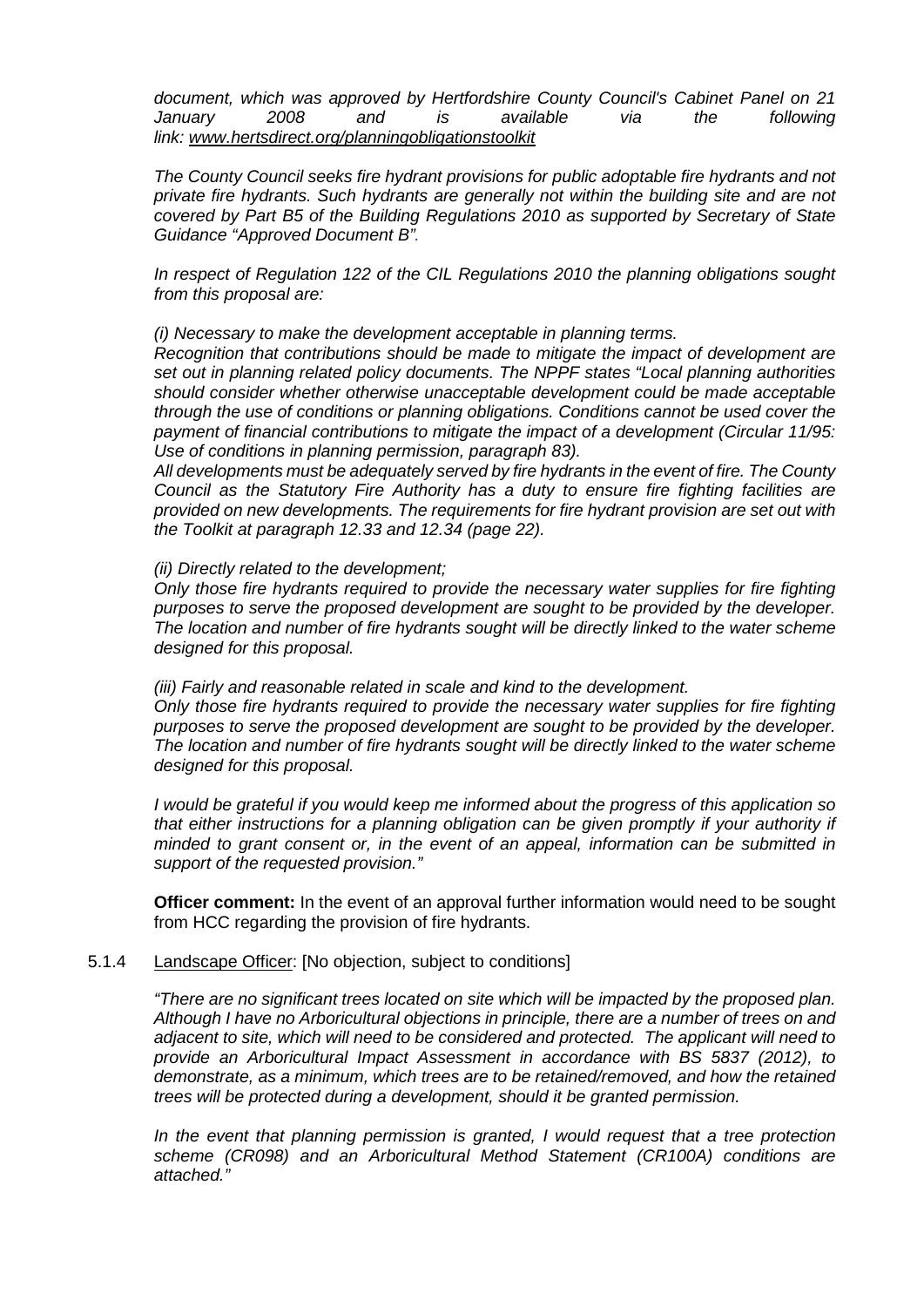### 5.1.5 Environmental Protection: [No objection]

*"I have spoken to the crews and they reverse up the road to Clover Court to the top of the hill so it won't be a problem."*

5.1.6 National Grid: [No response]

#### 5.2 **Public/Neighbour Consultation**

- 5.2.1 Number consulted: 86
- 5.2.2 No of responses received: 19 objections
- 5.2.3 On receipt of amended plans a further 14 day re-consultation occurred. At the time of writing this report 3 further objections have been received from previous objectors.
- 5.2.4 Site Notice: Expired 07.03.2019.
- 5.2.5 Press Notice: Not applicable.
- 5.2.6 Summary of Responses:
	- Previous appeal allowed with restrictions to control further buildings
	- **Previous application refused**
	- Overbearing and a form of piecemeal development
	- Overdevelopment and cramped housing
	- Greater noise
	- **Increased parking pressure on local roads**
	- Not enough parking provided
	- Noise and light pollution
	- Additional traffic
	- Narrow lane will not be able to take larger vehicles taking earth from site
	- Overlooking issues
	- Site has not been well maintained and left in quite a state
	- Worry over existing and proposed requirement for more retaining walls
	- Difficulties with refuse collection
	- **Frustrating to see yet another scheme come forward which take heed of local** resident or previous judgements
	- Development will create a visual barrier
	- Slope of rear gardens would make them unusable

**Officer comment:** The above material planning considerations will be discussed within the following planning analysis sections.

### **6 Reason for Delay**

6.1 Committee cycle.

### **7 Relevant Planning Policy, Guidance and Legislation**

#### 7.1 National Planning Policy Framework and National Planning Practice Guidance

On 19 February 2019 the new National Planning Policy Framework was published. This is read alongside the National Planning Practice Guidance (NPPG). The determination of planning applications is made mindful of Central Government advice and the Local Plan for the area. It is recognised that Local Planning Authorities must determine applications in accordance with the statutory Development Plan, unless material considerations indicate otherwise, and that the planning system does not exist to protect the private interests of one person against another. The 2019 NPPF is clear that "existing policies should not be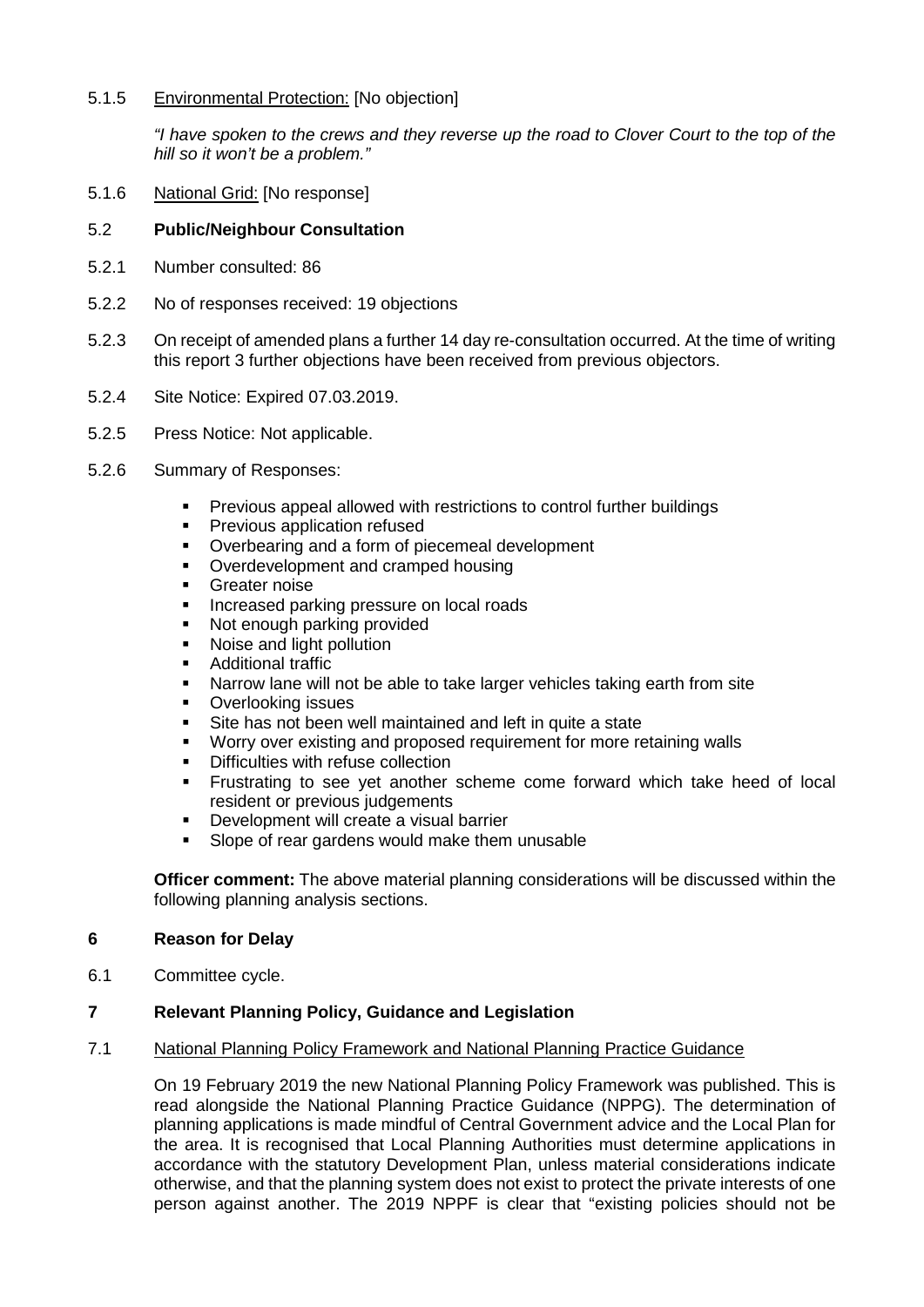considered out-of-date simply because they were adopted or made prior to the publication of this Framework. Due weight should be given to them, according to their degree of consistency with this Framework".

The NPPF states that 'good design is a key aspect of sustainable development, creates better places in which to live and work and helps make development acceptable to communities'. The NPPF retains a presumption in favour of sustainable development. This applies unless any adverse impacts of a development would 'significantly and demonstrably' outweigh the benefits.

#### 7.2 The Three Rivers Local Development Plan

The application has been considered against the policies of the Local Plan, including the Core Strategy (adopted October 2011), the Development Management Policies Local Development Document (adopted July 2013) and the Site Allocations Local Development Document (adopted November 2014) as well as government guidance. The policies of Three Rivers District Council reflect the content of the NPPF.

The Core Strategy was adopted on 17 October 2011 having been through a full public participation process and Examination in Public. Relevant policies include Policies PSP3, CP1, CP2, CP3, CP4, CP8, CP9, CP10 and CP12.

The Development Management Policies Local Development Document (DMLDD) was adopted on 26 July 2013 after the Inspector concluded that it was sound following Examination in Public which took place in March 2013. Relevant policies include DM1, DM4, DM6, DM8, DM9, DM10, DM11 and DM13 and Appendices 2 and 5.

#### 7.3 Other

The Localism Act received Royal Assent on 15 November 2011. The growth and Infrastructure Act achieved Royal Assent on 25 April 2013.

The Wildlife and Countryside Act 1981 (as amended), the Conservation of Habitats and Species Regulations 2010, the Natural Environment and Rural Communities Act 2006 and the Habitat Regulations 1994 may also be relevant.

The Community Infrastructure Levy (CIL) Charging Schedule (adopted February 2015).

Affordable Housing Supplementary Planning Document - Approved June 2011.

The South West Hertfordshire Strategic Housing Market Assessment (2016).

### **8 Planning Analysis**

- 8.1 Overview
- 8.1.1 The application site and land adjacent to Quickley Lane (known as Clovers Court) which previously incorporated two detached bungalows have been subject of numerous planning applications and formal enforcement action. The long running planning issues and length of construction work has led to this particular site attracting a significant degree of local interest.
- 8.1.2 In respect of previous planning history, planning application 10/0703/FUL for three houses to the rear of No.81 Quickley Lane was refused by the Local Planning Authority (LPA) and dismissed on 3 May 2011 by the Planning Inspectorate (APP/P1940/A/10/2144323). The houses subject of this appeal were sited towards the very rear of the site and included a long access road in excess of 40m from Quickley Lane with an extensive area of hardstanding covering the majority of the curtilage. The appeal was dismissed on grounds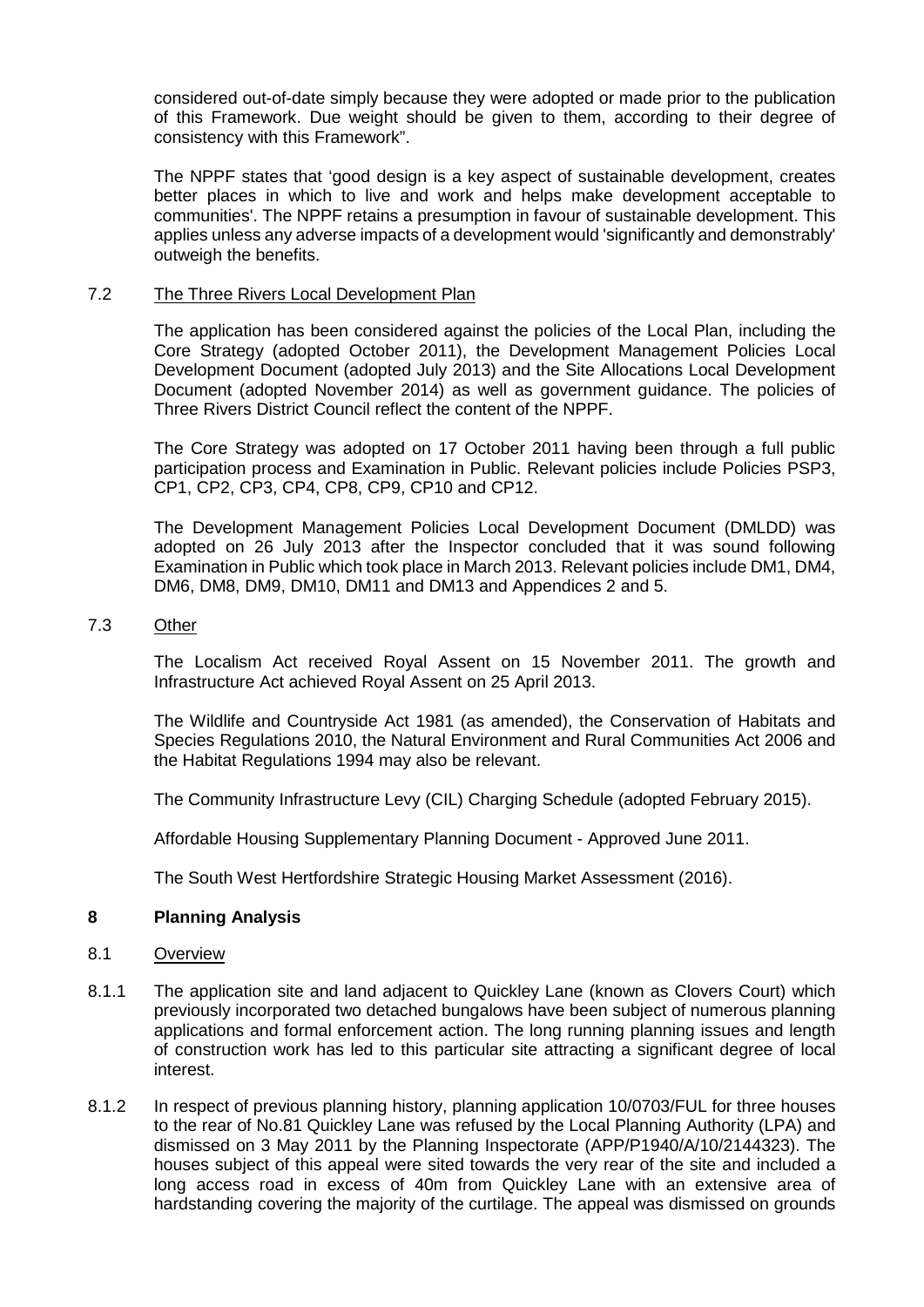that the scheme would be harmful to the character and appearance of the area and there would have been unacceptable provision for utility and emergency vehicles by virtue of the long access road. This appeal decision is a material planning consideration.

8.1.3 In more recent times planning permission was granted at appeal (APP/P1940/W/16/3149879) in September 2016 for the erection of two bungalows opposite the existing terraces (Nos.1 to 6 Clovers Court). This appeal decision followed the Council's decision to refuse the application on grounds of character and affordable housing, although the latter reason was withdrawn at the appeal stage due to change in national policy (although the Council has since reversed its stance on affordable housing, see section 8.4). Nevertheless, in terms of impact on character, the Inspector disagreed that the erection of two bungalows would have a harmful impact on the area's character as set out below:

*"Whilst I accept that, prior to the redevelopment of the site of the former Nos 79 and 81, the area around the corner of Quickley Lane and Rendlesham Way might have very much been characterised by detached bungalows within generous or large garden plots, I find that to be less so now."*

*"Both the developments at Juniper Court and the six terraced properties to the front of the appeal site have led to the evolution of the character of the area. Unlike other properties along Quickley Lane, they present their rear face, behind substantial timber fences, towards Quickley Lane. They look inwards, into shared parking and turning courtyards. As the character and appearance of places evolve over time, these developments are as much constituent parts of the character and appearance of the surrounding area as the bungalows elsewhere on Rendlesham Way are, or the semi-detached properties opposite the appeal site or further up Quickley Way are. Put simply, the character of the area, through house types, scale, layout and age is mixed."*

*"In this context, I find that the proposed form of development; two bungalows located just beyond the shared parking and turning area facing towards the front elevations of the existing terrace of six dwellings, would not be inappropriate, in terms of character, for the area. The development would follow the pattern and general layout established by Juniper Court with a type of dwelling that would reflect the character, appearance and form of neighbouring bungalows along Rendlesham Way whilst the garden plots around the dwellings would also be broadly comparable with those surroundings."*

8.1.4 The grant of permission by the Planning Inspector is therefore a material consideration however a subsequent planning application for alterations to the two permitted bungalows was refused by the Council in November 2017. The alterations sought to increase the size of the dwellings and incorporate a second floor served by dormer windows. This was refused on the basis that the enlarged bungalows would result in overdevelopment with the dormer windows resulting in an overbearing and un-neighbourly form of development, overlooking neighbouring dwellings. The development also failed to provide sufficient amenity space for future occupiers.

### 8.2 Principle of development

- 8.2.1 Policy CP3 of the Core Strategy stipulates that the Council will promote high quality residential development that respects the character of the District and caters for a range of housing needs. In addition, Policy CP12 states that development should 'h*ave regard to the local context and conserve or enhance the character, amenities and quality of an area and should make efficient use of land whilst respecting the distinctiveness of the surrounding area.'*
- 8.2.2 The NPPF encourages the effective use of land. At the heart of the NPPF is a presumption in favour of sustainable development (paragraph 11) which seeks positive improvements in the quality of the built environment but at the same time balancing social and environmental concerns.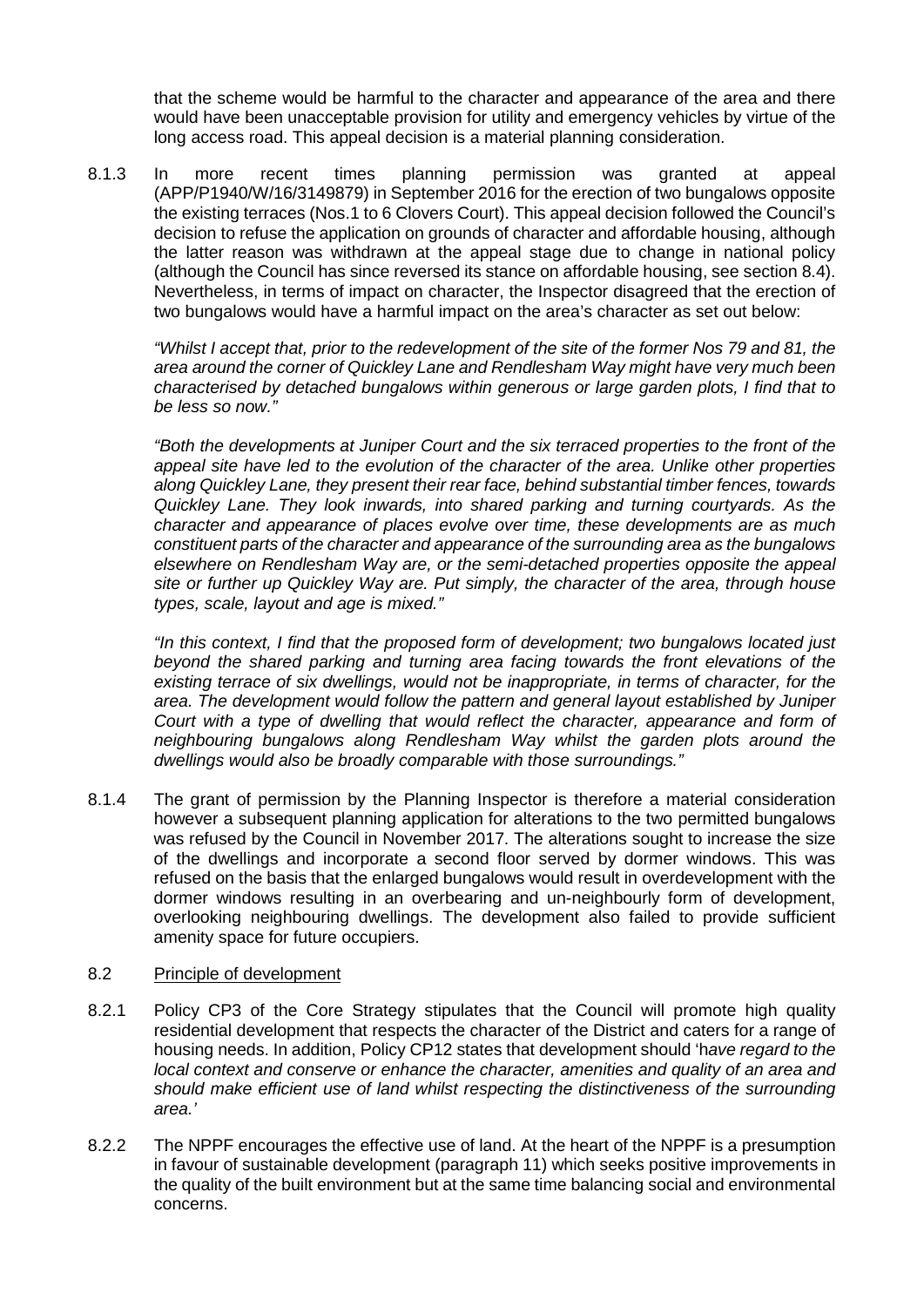- 8.2.3 The proposed development would result in a net gain of six dwellings on the application site. The site is not identified as a housing site in the adopted Site Allocations Document. However, as advised in this document, where a site is not identified for development, it may still come forward through the planning application process where it will be tested in accordance with relevant national and local policies.
- 8.2.4 The application site is within Chorleywood which is identified as a Key Centre in the Core Strategy. The Spatial Strategy of the Core Strategy advises that new development will be directed towards previously developed land and appropriate infilling opportunities within the urban areas of Key Centres and Core Strategy Policy PSP3 indicates that the Key Centres (including Chorleywood) will provide approximately 60% of the District's housing requirements over the plan period.
- 8.2.5 The proposal would be on former garden land and as such would not be considered to be development of previously developed land. Nevertheless, development of garden land is not prohibited, subject to consideration against national and local planning policies. Furthermore, the principle of development within the "backland" area of the application site has been accepted following the appeal decision in September 2016.

### 8.3 Housing Mix:

- 8.3.1 Policy CP3 of the Core Strategy states that the Council requires housing proposals to take into account the district's range of housing needs, in terms of the size and type of dwellings as identified by the Strategic Housing Market Assessment (SHMA). The most recent SHMA was published in January 2016 and has identified the indicative targets for market sector dwelling size within the Three Rivers District as being:
	- 1 bedroom 7.7% of dwellings
	- 2 bedrooms 27.8% of dwellings
	- 3 bedrooms 41.5% of dwellings
	- 4+ bedrooms 23.0% of dwellings
- 8.3.2 The application proposes 100% of its housing provision to be 3 bedroom dwellings (6 units). Therefore, the proposal does not take into account the range of housing needs required by the SHMA. However, it is recognised that the proportions of housing mix may be adjusted for specific schemes to take account of market information, housing needs and preferences and specific site factors. No justification for the proposed mix has been provided, however, it is recognised that there is greater demand for 3 bedroom dwellings and thus it is not considered that the lack of variety in the housing mix would weigh against the proposal such that it would form a reason for refusal.

### 8.4 Affordable Housing

- 8.4.1 In view of the identified pressing need for affordable housing in the District, Policy CP4 of the Core Strategy seeks provision of around 45% of all new housing as affordable housing and requires development resulting in a net gain of one or more dwellings to contribute to the provision of affordable housing. Developments resulting in a net gain of between one and nine dwellings may meet the requirement to provide affordable housing through a financial contribution. Details of the calculation of financial contributions in lieu of on-site provision of affordable housing are set out in the Affordable Housing Supplementary Planning Document.
- 8.4.2 Section 38(6) of the Planning and Compulsory Purchase Act 2004 requires applications to be determined in accordance with the adopted development plan subject to material considerations otherwise. The Courts are clear that:
	- (a) the weight to be given to such considerations is a matter for the decision maker.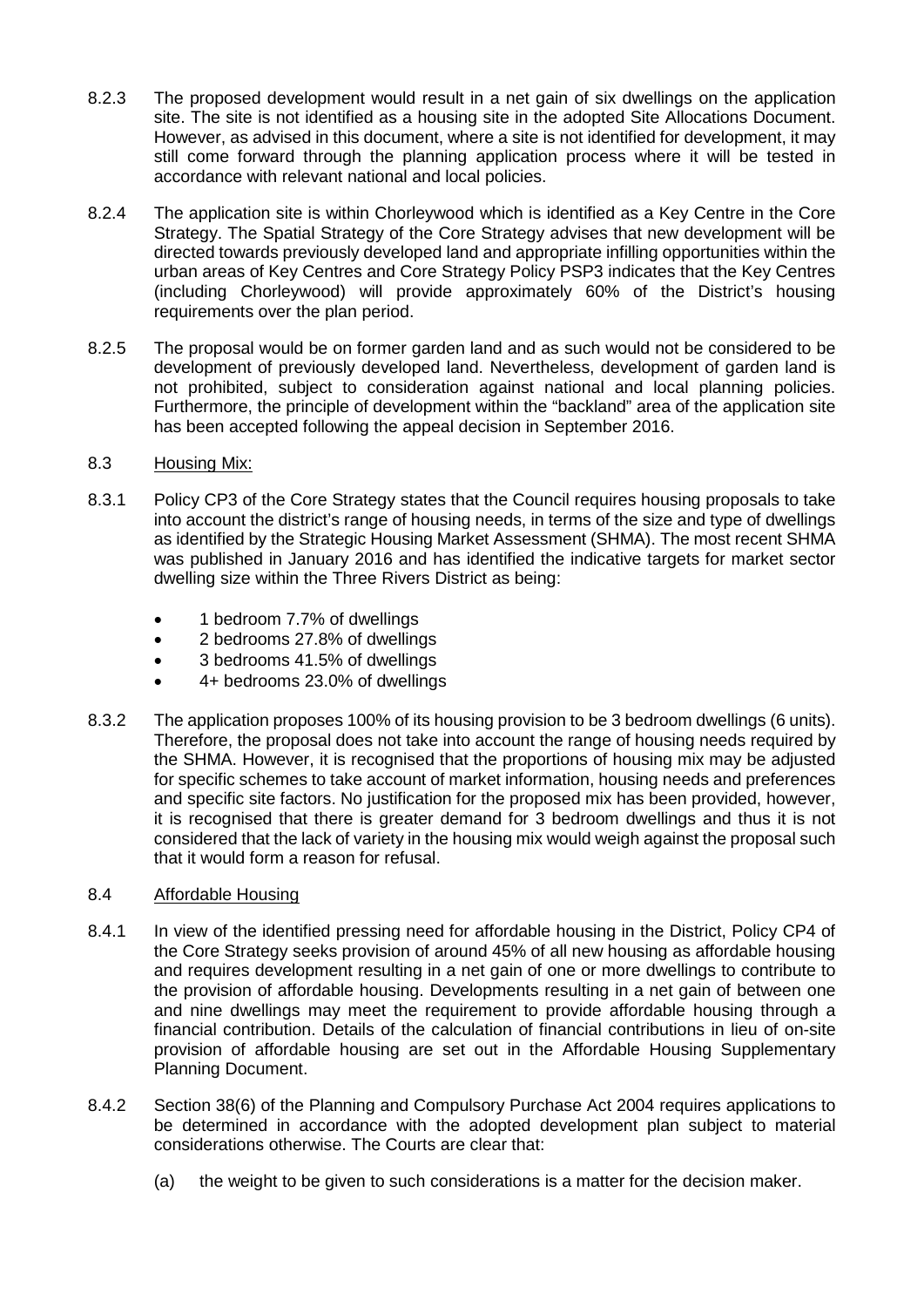- (b) policy (however absolutely it is stated) cannot displace that the decision must always be taken with regard: "As a matter of law the new national policy is only one of the matters which has to be considered under sec 70(2) and sec 38(6) when determining planning applications... in the determination of planning applications the effect of the new national policy is that although it would normally be inappropriate to require any affordable housing or social infrastructure contributions on sites below the threshold stated, local circumstances may justify lower (or no) thresholds as an exception to the national policy".
- (c) The Framework "is no more than 'guidance' and as such a 'material consideration'" for these purposes. "It cannot, and does not purport to, displace the primacy given by the statute and policy to the statutory development plan."
- 8.4.3 Officers consider that the correct approach is to:
	- (1) Consider the starting point under the development plan policies
	- (2) Give significant weight to the Framework policies
	- (3) Have regard to current evidence of local housing need as a material consideration in deciding whether Framework policy should outweigh the breach of the adopted development plan policy.
	- (4) Consider whether there is evidence of viability justification for failing to provide affordable housing, which would satisfy Policy CP4.
- 8.4.4 Policies should not be applied rigidly or exclusively when material considerations may indicate that it would not be in the interests of good planning to do so.
- 8.4.5 Following the issue of a WMS in Nov 2014 which stated that financial contributions towards affordable housing should no longer be sought on sites of 10 units or less and the amendment of the PPG. In May 2016 to reflect this, the Council undertook an analysis of up to date evidence of housing needs in the Council's area (The Needs Analysis). The Council considers that the local evidence of housing need in the Needs Analysis:
	- (a) Confirms that housing stress has increased since the Core Strategy was adopted;
	- (b) Underlines the continuing relevance and importance of Policy CP4 (and the weight to be given to such local housing need for the purposes of Section 38(6)).
- 8.4.6 The Council resolved on 1 September 2017 to treat the Needs Analysis as a consideration of significant weight when considering the relationship between Policy CP4 and the WMS and PPG for the purposes of Section 70(2) Town and Country Planning Act 1990 and Section 38(6) Planning and Compulsory Purchase Act 2004 in respect of development proposals of 10 dwellings or less.
- 8.4.7 Following the publication of the NPPF the Council undertook a further Needs Analysis in July 2018 titled: "Evidence for Re-Instating the Affordable Housing Threshold in Core Strategy Policy CP4: Affordable Housing." This document concluded that whilst the Framework is a material consideration, breaches of Policy CP4 should not, in light of ongoing evidence of housing need be treated as outweighed by the Framework. This conclusion was reached having had regard to the following relevant factors:
	- General House Price Affordability in Three Rivers
	- Affordable Housing Supply Requirements in Three Rivers
	- Affordable Housing Provision in Three Rivers
	- Extent of residential development schemes proposed which are for sites delivering net gain of less than 10 dwellings
	- The contribution towards the provision of affordable housing Policy CP4(e) has historically made in respect of small sites
	- Relevant Appeal Decisions
	- The fact that the adopted plan policy does not impose burdens where they would render schemes unviable.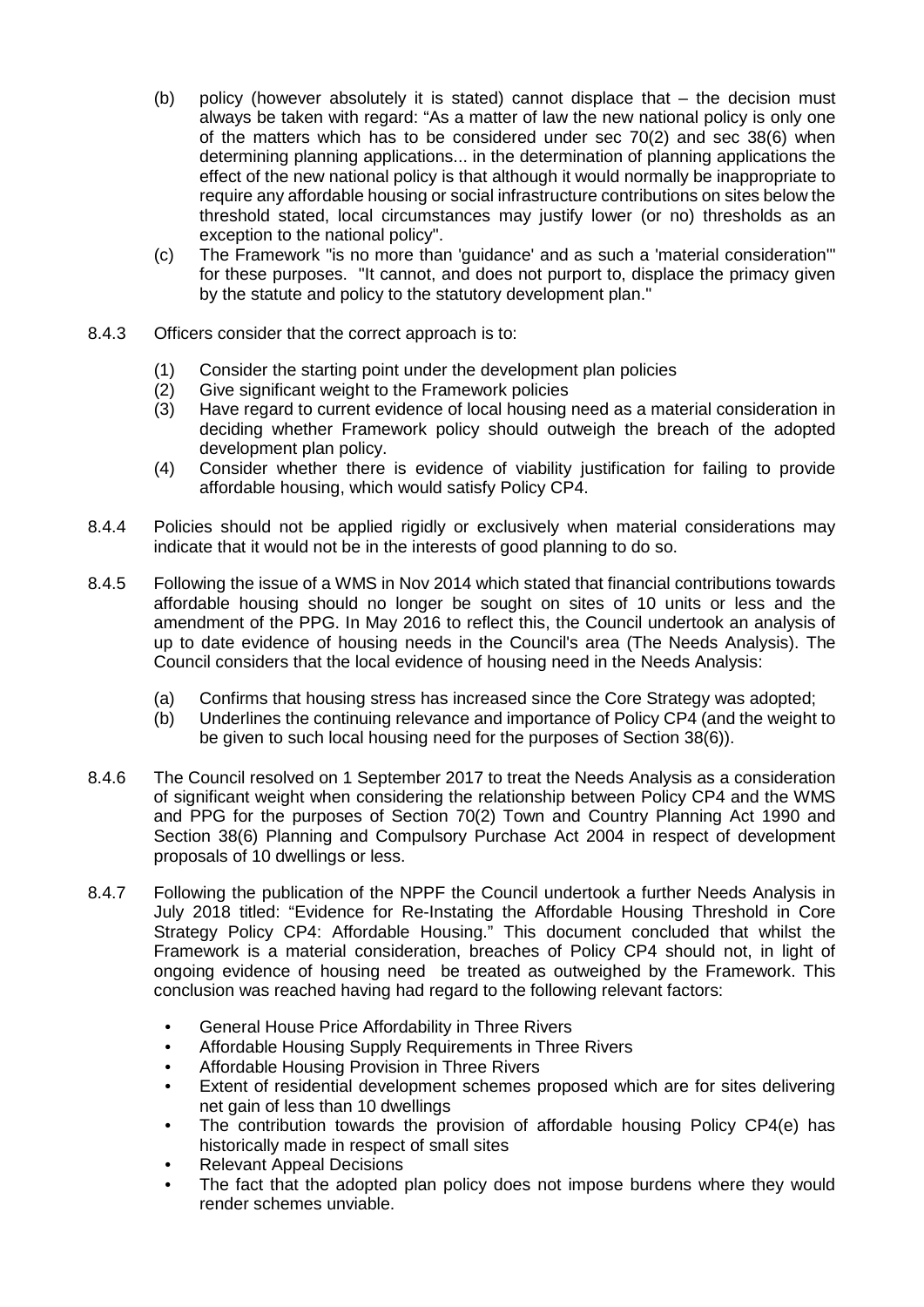## **General House Price Affordability in Three Rivers**

- 8.4.8 As set out in more detail in the Council's document: Evidence for Re-Instating the Affordable Housing Threshold in Core Strategy Policy CP4: Affordable Housing, data published by the Office for National Statistics (ONS) demonstrated that in 2016 Three Rivers was the seventh most expensive local authority area in England and Wales (excluding London) out of a total of three hundred and fifty local authority areas. The lowest quartile house price in Three Rivers was £325,000.00. This represents a worsening of the position since 2011. The general house price affordability position has grown worse since 2016. According ONS data for the third quarter of 2017, the lowest quartile house price in Three Rivers as of September 2017 was £355,000, making it now the sixth most expensive local authority area in England and Wales (excluding London).
- 8.4.9 Lowest quartile earnings in Three Rivers in 2016 were £24,518.001, 13.3 times [less than] the lowest quartile house prices (ratio of lower quartile house prices to lower quartile gross annual, residence based earnings). That worsened to £24,657.00 in 2017 (14.4 times [less]). It is clear from this data that most first time buyers are simply unable to purchase a dwelling in the District. Such a lending ratio would have required a first time buyer in 2016 to have a deposit of £239,694.00, or (without such a deposit) to earn £92,857.00 per annum to get onto the lowest/cheapest rung of the property ladder. An additional £6,250.00 Stamp Duty payment would also have been due. The position is even more serious when the median affordability ratio for Three Rivers compared to the rest of England and Wales is considered: the median quartile income to median quartile house price affordability ratio is 13.82, the fifth worst affordability ratio in England and Wales.

# **Affordable Housing Requirements in Three Rivers**

- 8.4.10 The Council's Strategic Housing Market Assessment (2010) which assessed current and future housing markets and needs found that:
	- (1) The requirement for affordable housing in and around the Three Rivers area remained exceptionally high. This is largely as a result of very high house prices and rents, a constricted supply of suitable sites for all housing types and losses from the existing affordable stock through 'Right To Buy' sales,
	- (2) All future housing supply in the district to 2021 would need to be affordable to satisfy affordable housing requirements. This represented the highest requirement amongst the six authorities within the London Commuter Belt.
	- (3) The South West Hertfordshire Strategic Housing Market Assessment (January 2016) SHMA looked into newly-arising (projected future) need within the District, which was accepted as arising from newly forming households and existing households falling into this need. In South West Herts, the SHMA estimated a need totalling 2,760 new households per annum from 2013-2036. 15% of this need falls within Three Rivers, which equates to an estimated level of affordable housing need in the District from newly forming households of 419 per annum. With these figures in mind, the SHMA calculated the net affordable housing need within Three Rivers as being 617 units per annum or 14,191 units over the same 23 year period.

# **Affordable Housing Provision in Three Rivers**

8.4.11 Core Strategy CP4 requires around 45% of all new housing in the District to be affordable. As stated previously, prior to the WMS, all new developments that had a net gain of one or more dwellings would, subject to viability, be expected to contribute towards this. Since the start of the plan period from 1 April 2001 to 31 March 2017 (the latest date where the most recent completion figures are available), 3,736 gross dwellings were completed. From this, 843 were secured as affordable housing, a total of 22.6%. This percentage is significantly below the Core Strategy target of 45% which means there was a shortfall of 836 affordable housing units or 22.4% in order to fulfil the 45% affordable housing requirement up to 31 March 2017. This existing shortfall only exacerbates the already pressing need for small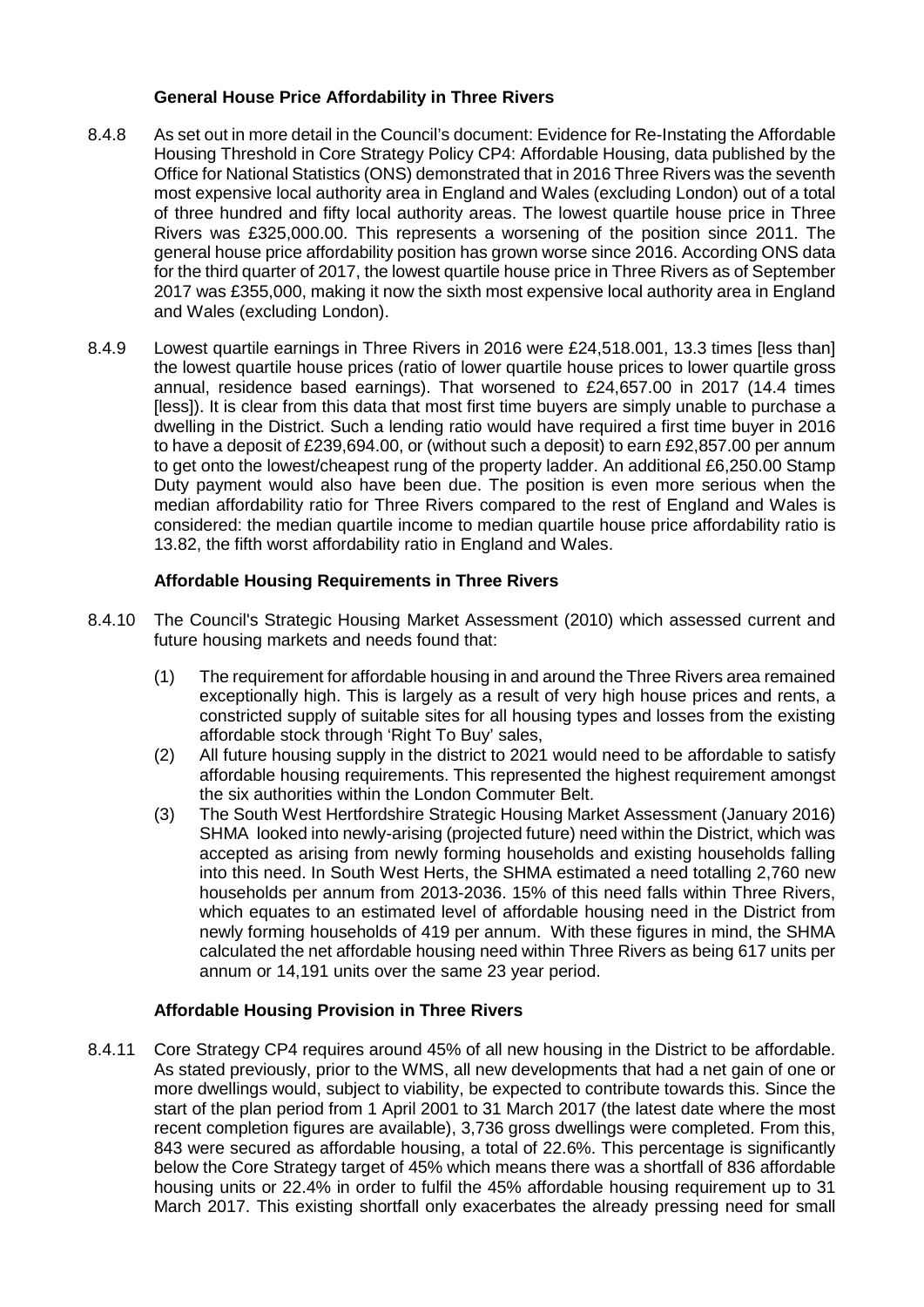sites to contribute towards the provision of affordable housing and as such there is a high importance that small sites deliver to affordable housing contributions.

### **Extent of residential development schemes proposed which are for sites delivering a net gain of less than 10 dwellings**

- 8.4.12 Between 1 May 2016 and 12 April 2017, seventy nine planning applications for residential development involving a net gain of dwellings were determined by the Council. Of those, forty seven applications (60%) were for schemes which proposed a net gain of 1-9 units. This demonstrates the importance of small sites to the overall delivery of housing in the district. Having a large number of small sites is an inevitable consequence of the District being contained within the Metropolitan Green Belt.
- 8.4.13 During the latest 2016/2017 monitoring period, there were a total of 164 gross dwelling completions within the District, of which 0% were affordable. All of those completions related to planning permissions granted for 10 or less dwellings with a combined floorspace of less than 1000 sq metres. The above data emphasises the importance of small sites to the delivery of housing within Three Rivers and contradicts Appellants' case as stated at paragraph 3.23.

#### **Contributions towards the provision of affordable housing Policy CP4(e) has made in respect of small site**

8.4.14 Since the adoption of its Core Strategy in 2011, Three Rivers has received small site affordable housing contributions amounting to over £2.1million. Utilising those monies, development is currently underway which will deliver 21 units of affordable housing, with the remaining monies to be utilised as a contribution towards the delivery of a further 17 affordable dwellings. It is clear that, its policy has delivered a significant contribution towards the delivery of much needed affordable housing in the district, without disrupting supply.

### **Relevant Appeal decisions**

- 8.4.15 On any view of the local housing need position, there is a serious planning issue. The Council's position is that it deserves significant weight, consistent with the decisions in similar situations where the 'exception' is a function of weight:
	- 17 St Barnabas Road, APP/E0345/W/16/3153661 paras 10-13, "the Council has submitted a substantial amount of evidence to indicate that specific local circumstances within the Borough justify a lower threshold for affordable housing contributions as an exception to national policy….while the case in hand would be an exception to national policy, I consider there to be local circumstances that indicate the proposal should be determined in line with the development plan."
	- 26 The Avenue, Claygate, Esher, Surrey, KT10 0RY, APP/K3605/W/16/3146699 para 13 "…whilst the WMS carries considerable weight, I do not consider it outweighs the development plan in this instance given the acute and substantial need for affordable housing in the Borough."
	- Land South of Kettles Close, Oakington, Cambridgeshire APP/W0530/W/16/3142834 para 18 "Having regard to this material consideration I find that the WMS needs to be addressed alongside local policy. The local evidence of affordable housing need is substantial and therefore I attach significant weight to this consideration."
- 8.4.16 Whilst those decisions pre-date the NPPF, para 63 NPPF is fundamentally the same as the WMS and PPG. In a more recent appeal decision that post-dates the NPPF (104 Tollington Road, APP/V5570/W/18/3204636, decision date 16th November 2018 the Inspector acknowledged this at para 50: "The Framework, being published in July 2018, is a very recent expression of Government policy, but I do not consider that it fundamentally changed national planning policy in this area from that which was in place immediately prior to its publication. The WMS of 28 November 2018 was a policy statement in similar terms (other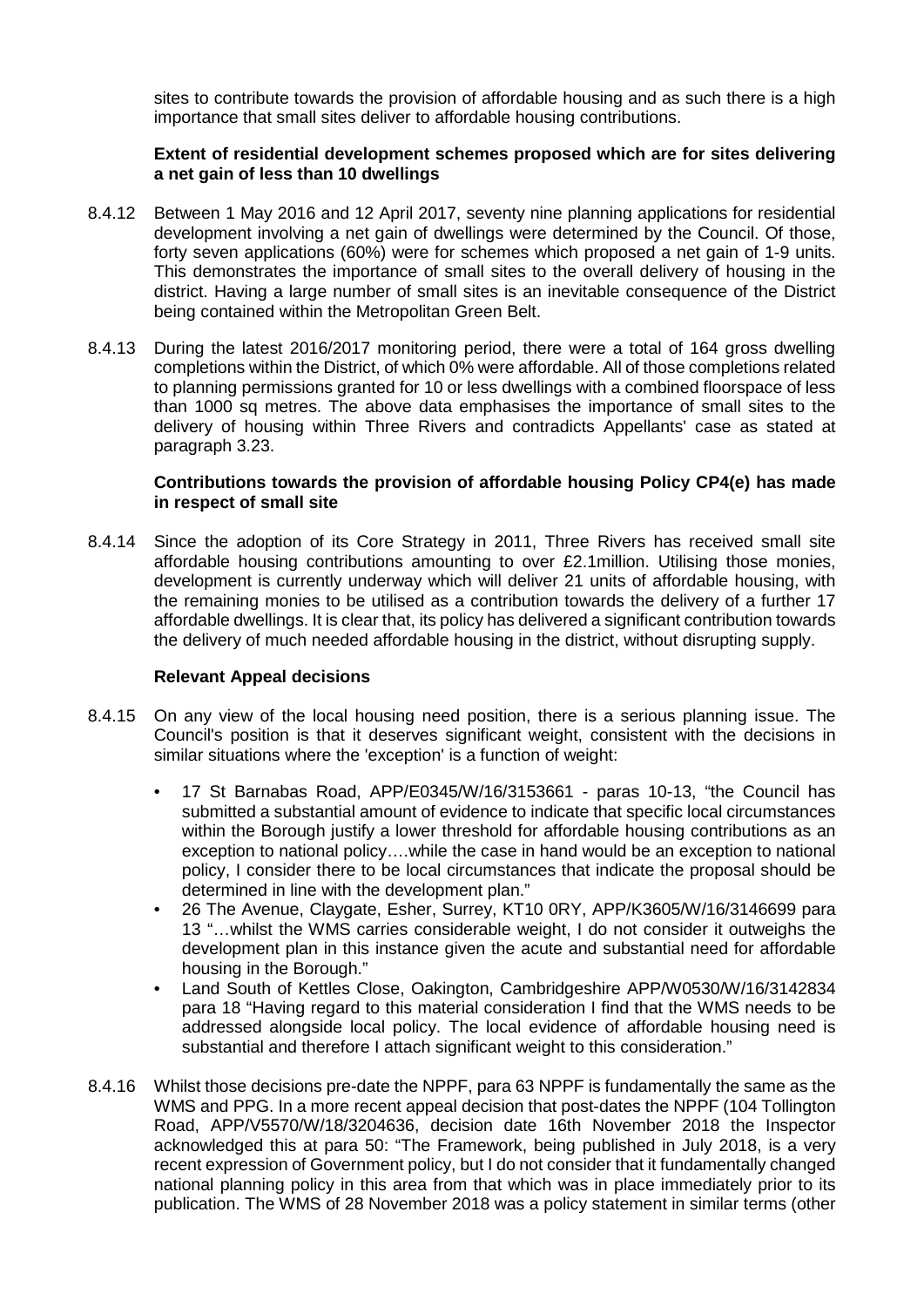than a change in the threshold) and the Courts have confirmed that , even if expressed in absolute terms, such a policy document can only be a material consideration to be assessed in light of development plan policy"

- 8.4.17 A further decision that also post-dates the NPPF also support the Council's approach:
	- Appeal Ref: 63-67 Rosoman Street, London EC1R 0HY APP/V5570/W/18/3202022
- 8.4.18 The fact that the adopted plan policy does not impose burdens where they would render schemes unviable.
- 8.4.19 Policy CP4 states "in assessing affordable housing requirements including the amount, type and tenure mix, the Council will treat each case on its merits, taking into account site circumstances and financial viability." It is clear that the operation of CP4 does not act as any form of brake on small scale development. The requirements of CP4 would apply to the current application and the development would need to make a contribution towards affordable housing unless it is demonstrated that this is not viable. A viability assessment has not been submitted.
- 8.4.20 The proposed development would result in a requirement for a commuted sum of £513,750 towards affordable housing based on a habitable internal floor-space calculated below multiplied by £1,250 per sqm which is the required amount in the 'Highest Value Three Rivers' market area.

Habitable floor space:

Plot 1: 70sqm Plot 2: 70sqm Plot 3: 70sqm Plot 4: 67sqm Plot 5: 67sqm Plot 6: 67sqm Total:  $411 \times £1,250 = £513,750$ 

- 8.4.21 The applicant has not submitted any viability evidence that would support the contention that the scheme would be unviable if the payment of such a contribution prior to commencement of the development was to be secured by way of Section 106.
- 8.4.22 A Section 106 Agreement has therefore not been completed to secure the required contribution. In the absence of an agreement under the provisions of Section 106 of Town and Country Planning Act 1990, the development would not contribute to the provision of affordable housing. The proposed development therefore fails to meet the requirements of Policy CP4 of the Core Strategy (adopted October 2011) and the Affordable Housing Supplementary Planning Document (approved June 2011).

#### 8.5 Impact on character and appearance of area:

- 8.5.1 Policy CP1 of the Core Strategy seeks to promote buildings of a high enduring design quality that respect local distinctiveness and Policies CP3 and CP12 of the Core Strategy set out that development should make efficient use of land but should also 'have regard to the local context and conserve or enhance the character, amenities and quality of an area'.
- 8.5.2 Policy DM1 and Appendix 2 of the Development Management Policies document set out that new residential development should not be excessively prominent in relation to the general street scene and should respect the character of the street scene, particularly with regard to the spacing of properties, roof form, positioning and style of windows and doors and materials. In terms of new residential development, Policy DM1 advises that the Council will protect the character and residential amenity of existing areas of housing from forms of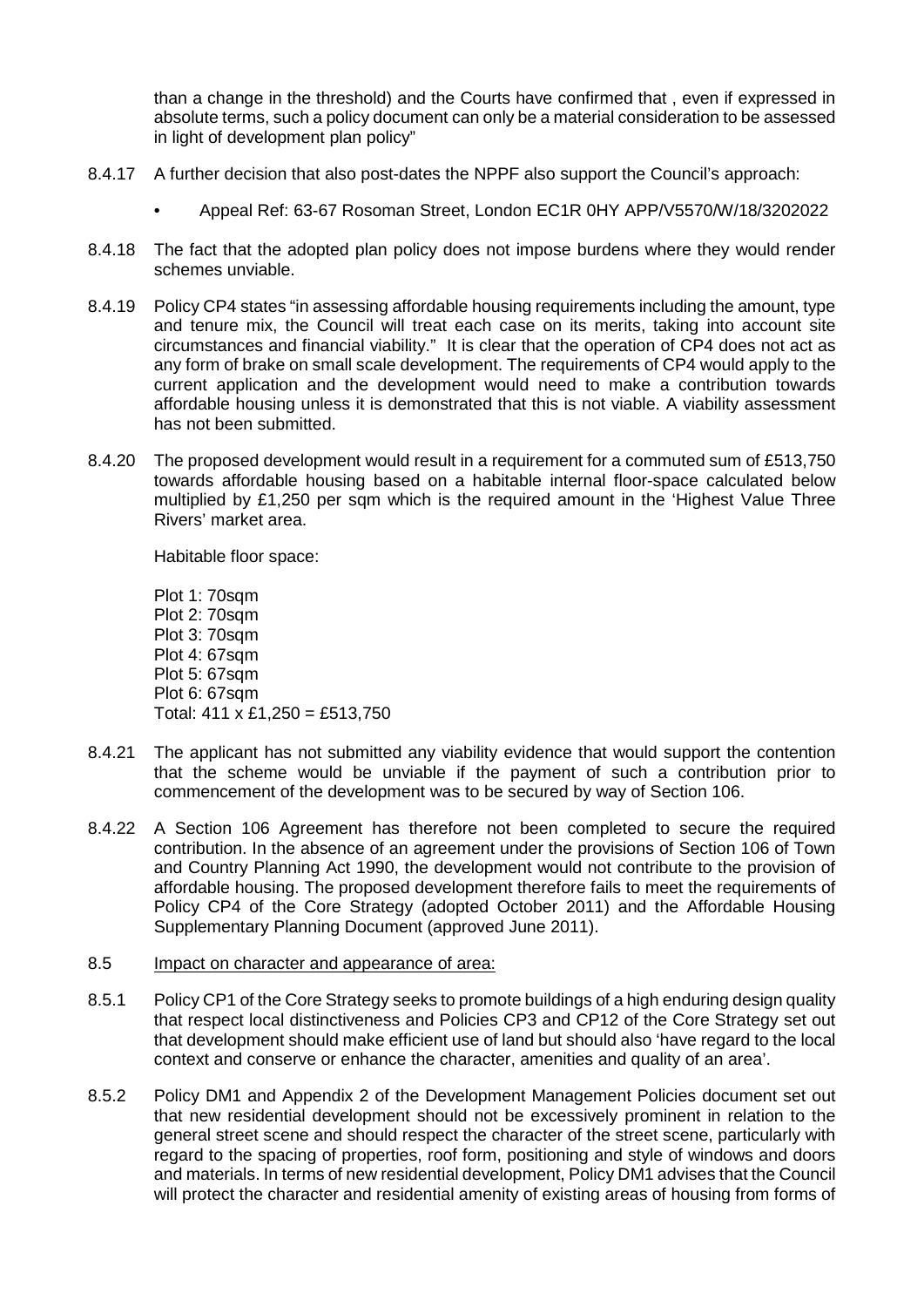'backland', 'infill' or other forms of new residential development which are inappropriate for the area. Development will only be supported where it can be demonstrated that the proposal will not result in:

- i) Tandem development
- ii) Servicing by an awkward access drive which cannot easily be used by service vehicles
- iii) The generation of excessive levels of traffic
- iv) Loss of residential amenity
- v) Layouts unable to maintain the particular character of the area in the vicinity of the application site in terms of plot size, plot depth, building footprint, plot frontage width, frontage building line, height, gaps between buildings and streetscape features (e.g. hedges, walls, grass verges etc.).
- 8.5.3 In previous decisions it has been accepted that the application site is a backland site, and that former proposals to introduce new dwellings opposite the terraces were a form of tandem development. However, the Planning Inspector in the most recent planning appeal in September 2016 stated that the erection of two bungalows would not constitute development that would be harmful per se, nor would it be precluded by the provisions of Policy DM1 of the Development Management Policies document.
- 8.5.4 In terms of character, the area in and around the application site is varied and there is no uniformity with respect to plot sizes and general form of dwellings within the vicinity. For example, to the south west there is a mixture of housing, including a detached two storey dwelling (No.83 Quickley Lane), Juniper Court containing townhouses and a flatted scheme and Victorian style dwellings within narrow plots. To the north east, the properties fronting Rendlesham Way (Nos.6 to 14) are bungalows or chalet bungalows on small but wide plots. To the south, there is an assortment of detached housing within relatively deep plots that back onto the application site. Due to the evolution of the application site its once distinctive generous and sylvan character has somewhat been diminished.
- 8.5.5 The allowed appeal in September 2016 acknowledged that the erection of two bungalows would follow the pattern and general layout established by Juniper Court with a type of dwelling that would reflect the character, appearance and form of neighbouring bungalows along Rendlesham Way with the gardens also broadly comparable with those surrounding the site. In addition, the development sought to retain a significant portion of the land at the rear of the site as garden land and therefore would not 'fundamentally or harmfully erode the sylvan nature of the rears of properties on Stag Lane and Rendlesham Way, or of the glimpsed views of that backdrop between buildings on Quickley Lane, Rendlesham Way or Stag Lane.' It is therefore important to consider whether the introduction of six terrace properties would have a detrimental impact on the character and appearance of the area.
- 8.5.6 Whilst clearly materially larger than previous schemes and therefore more noticeable from Quickley Lane and neighbouring properties adjoining the site, it is not considered that the principle of two storey buildings would be so unduly prominent as to result in harm to the local character of the area. It is recognised that the scheme would result in a greater spread of development of higher density across the site, however, having regard to its location, positioned within an urban environment, the acceptability of two storey houses would respond to the area's mixed character. In terms of visibility, due to the topography of the area there would be limited public views of the houses, via the access on Quickley Lane and from certain views within Rendlesham Way. However, with regards to the latter, the only visible features of the development would include the gabled elevation and roof form of plot 1, although its visibility and prominence on the area's character is diluted on the approach to Stage Lane given the difference in land levels. It is accepted that from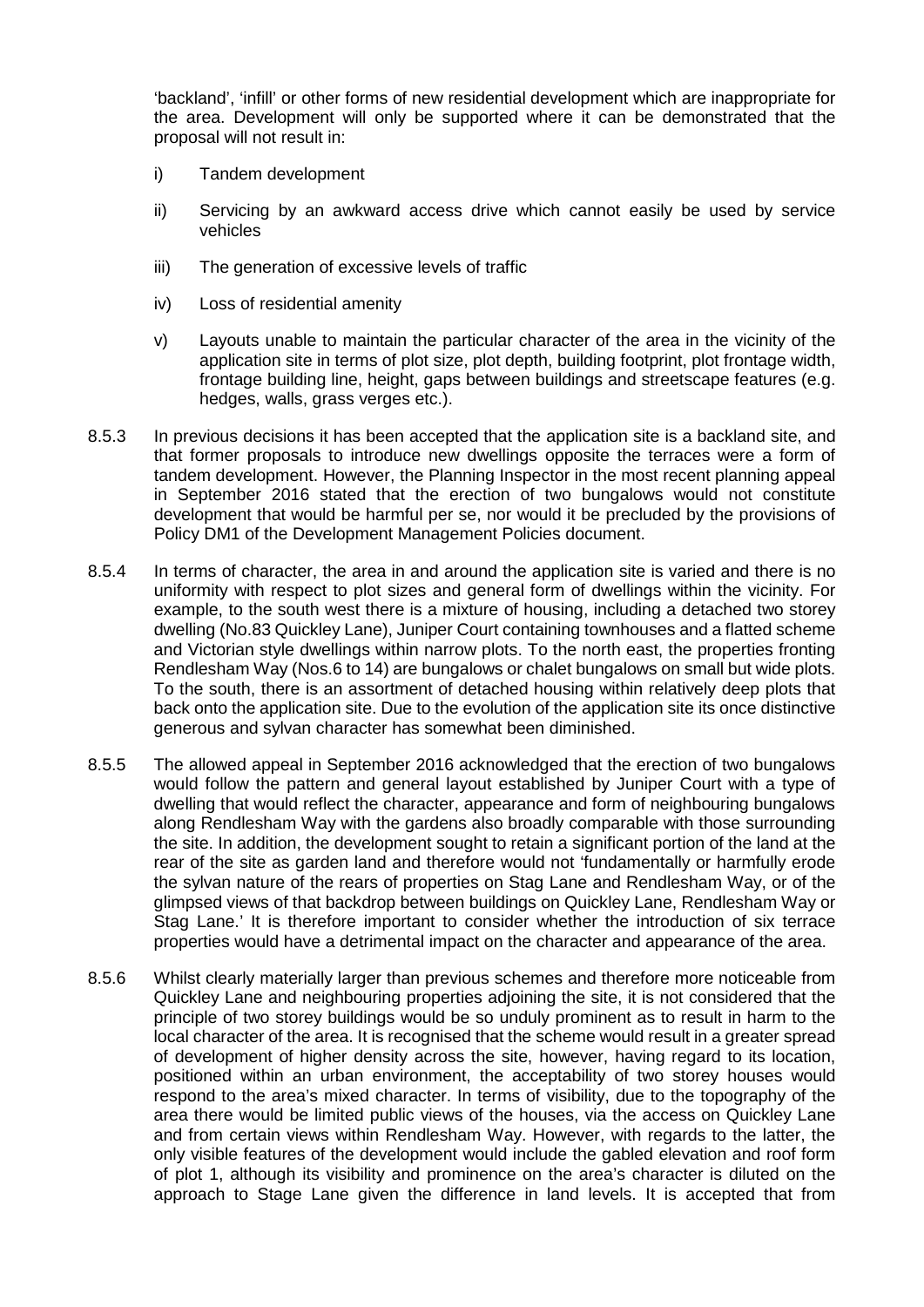neighbouring properties, especially from those adjoining the site via Quickley Lane and Rendlesham Way, that the character and appearance of the site would significantly alter from its generous and previously sylvan character. However, whilst the proposed scheme would be visible and alter their views, the latter of which is not a material planning consideration, the introduction of two storey buildings towards the rear would be acceptable, subject to compliance with other considerations. Furthermore, due to the significant drop in land level from Stag Lane, the development would also not be unduly prominent from views via Stag Lane or from private vantage points serving houses fronting Stag Lane.

8.5.7 In terms of overdevelopment of the site, the size and scale of the proposed houses seek to replicate those found along the Quickley Lane frontage and Juniper Court. Whilst the rear gardens would be smaller than those found immediately adjacent on Stag Lane, they would look to mimic those gardens serving the existing terraces immediately opposite. However, due to the number of units proposed, there is an overly extensive parking area with plots 4, 5 and 6 set back considerably within the site thereby spreading development unnecessarily further rearwards towards the Stag Lane boundaries where the character is more spacious. Whilst it is acknowledged that vantage points from Stag Lane are limited, both plots 1 and 6 are positioned within only 1m of the flank boundaries of the site at certain points. In respect of plot 1 given its siting in relation to the north western boundary it will appear visually prominent from No.6 Rendlesham Way which is explained in more detail at section 8.6 below. Furthermore, a number of units have small gardens which is indicative of the overdeveloped nature of the proposal and this is explained in more detail at section 8.9. As a result based on number of units, overall layout of the terraces and the lack of amenity space provision the proposal would have an unacceptable impact on the area's character, contrary to Policies CP1 and CP12 of the Core Strategy and Policy DM1 and Appendix 2 of the Development Management Policies LDD.

#### 8.6 Impact on neighbouring amenity

- 8.6.1 Policy CP12 of the Core Strategy states that development should 'protect residential amenities by taking into account the need for adequate levels and disposition of privacy, prospect, amenity and garden space'. Policy DM1 and Appendix 2 of the Development Management Policies document set out that residential development should not result in loss of light to the windows of neighbouring properties nor allow overlooking, and should not be excessively prominent in relation to adjacent properties. Policy DM1 and Appendix 2 of the Development Management Policies LDD sets out further guidance in relation to residential development and states that development resulting in the loss of residential amenity will not be supported and distances between buildings should be sufficient so as to prevent overlooking, particularly from upper floors.
- 8.6.2 When considering the relationship between plot 1 and the adjacent neighbouring property at No.6 Rendlesham Way, there is concern that the proposed dwelling would result in an overbearing form of development and given the orientation of the sun would also result in significant overshadowing of its rear garden. The neighbouring property which is a bungalow has a limited garden depth of between 12-16m. Whilst the application site is well enclosed by high retaining walls a large percentage of the gabled elevation of plot 1 and its roof form would be visible above the site's boundary treatments. Whilst the Design Criteria is silent in respect of side to rear relationships, plot 1 would only be set back from the boundary point by 1-1.2m. As a result, given the bulk and massing of the building on plot 1, the limited distances involved between the houses and the orientation of the sun, it is considered that the development would appear unduly prominent to such an extent that it would have a harmful impact on the visual amenity of this neighbour as well as significantly overshadowing their rear garden to the detriment of their enjoyment of their property. The impact on this particular neighbour therefore emphasises the overdeveloped nature of the development.
- 8.6.3 As highlighted above planning permission 17/1787/FUL was refused by Members of the Planning Committee in November 2017 as the dormer windows would overlook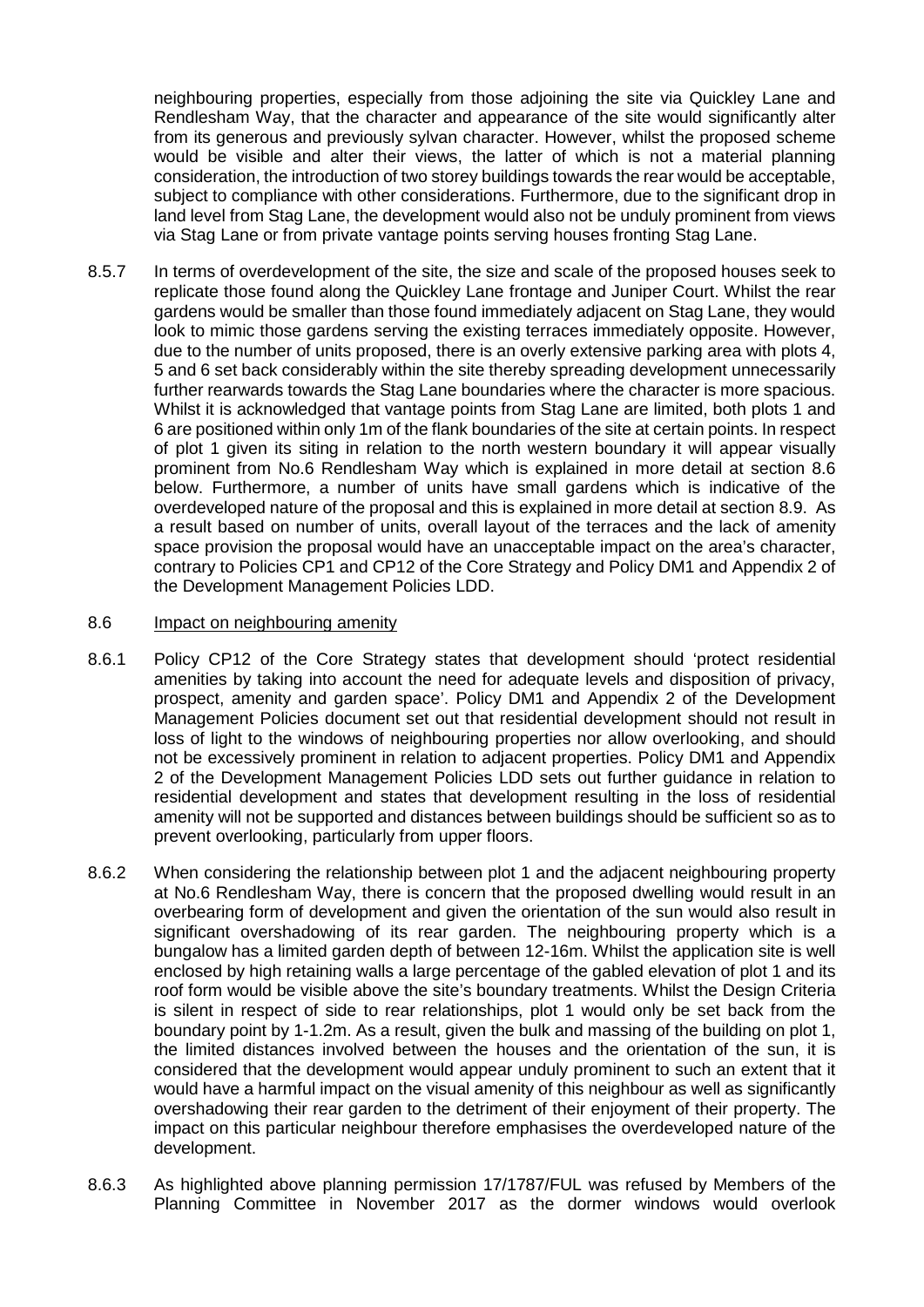neighbouring properties. During the course of this current application the proposed rear dormer windows were omitted after concern was raised that they would result in overlooking. Due to their removal, the rear aspect of the dwellings would appear as a bungalow, however, importantly, the proposed dwellings would be on higher land than the scheme granted at appeal. From the details submitted it appears that the top of the boundary fence through plot 1 (TL-3939-18-12D) would be below the first floor window at the front, although it was noted on site that the existing boundary fencing raises in height towards the boundary with No.8 Rendlesham Way. When considering the level of the rear openings and the land levels, the plans were amended to include a privacy screen for plot 1, to ensure that the outlook would not erode the privacy levels of No.6 Rendlesham Way. From the details submitted and the land levels proposed within the rear gardens, it appears that the existing boundary treatments would be acceptable to avoid unacceptable levels of overlooking, although further details of the boundary treatments would be conditioned in the event of an approval as they appear inadequate in parts.

- 8.6.4 In respect of the rooflights to the rear, the cil heights can also be conditioned to ensure that they are above an internal floor height of 1.7m to avoid unacceptable of overlooking given the garden depths of those serving plots 1, 2 & 3 are approximately 8m deep, below the required 14m distance as set out within the Design Criteria.
- 8.6.5 As the front of the dwellings would face in a north easterly direction the first floor windows and rooflights within the roof would have outlook towards the front of the existing terraces and the rear of neighbouring properties, No.2 Rendlesham Way and No.83 Quickley Lane. In relation to distances between buildings the Design Criteria is also silent in respect of front to front relationships and front to back relationships; however, it was noted that a similar distance to the terraces was considered acceptable during the September 2016 appeal. In relation to No.2 Rendlesham Way given the height of the first floor window (serving the hallway) in relation to neighbouring boundary treatments and the distance involved, this window should, in the event of an approval, be conditioned to be obscurely glazed and top opening only. The kitchen/dining window which is also proposed at first floor level is considered to be set in from the site boundary by an acceptable distance to prevent unacceptable overlooking to neighbouring properties. In addition, the distances between plots 4, 5 & 6 and No.83 Quickley Lane at approximately 28-29.5m are more than acceptable to prevent overlooking issues.
- 8.6.6 Policy DM9 of the Development Management Policies LDD states that planning permission will not be granted for development which has an unacceptable adverse impact on the indoor and outdoor acoustic environment of existing or planned development.
- 8.6.7 The development includes a large parking area totalling 27 spaces to serve all existing and proposed dwellings. Whilst there would be a large number of vehicles and therefore greater on-site activity, due to the existing boundary treatments and land levels between neighbouring properties, it is not considered that the development would have a harmful impact on neighbouring amenity through noise and disturbance.
- 8.6.8 Notwithstanding the above, it is noted that in the event of an approval, construction works would be taking place immediately opposite the existing terraces. Consequently, a prior commencement condition would need to be agreed relating to the submission of a Construction Management Plan to minimise disturbance on local residents.

#### 8.7 Amenity of Future Occupiers

- 8.7.1 It is also necessary to consider the amenity impact of the development towards the future occupiers of the terraces in accordance with Policy CP12 which seeks to protect residential amenities.
- 8.7.2 Whilst the application proposal does not relate to rear extensions, the guidance produced within the Design Criteria is relevant when considering whether the relationships between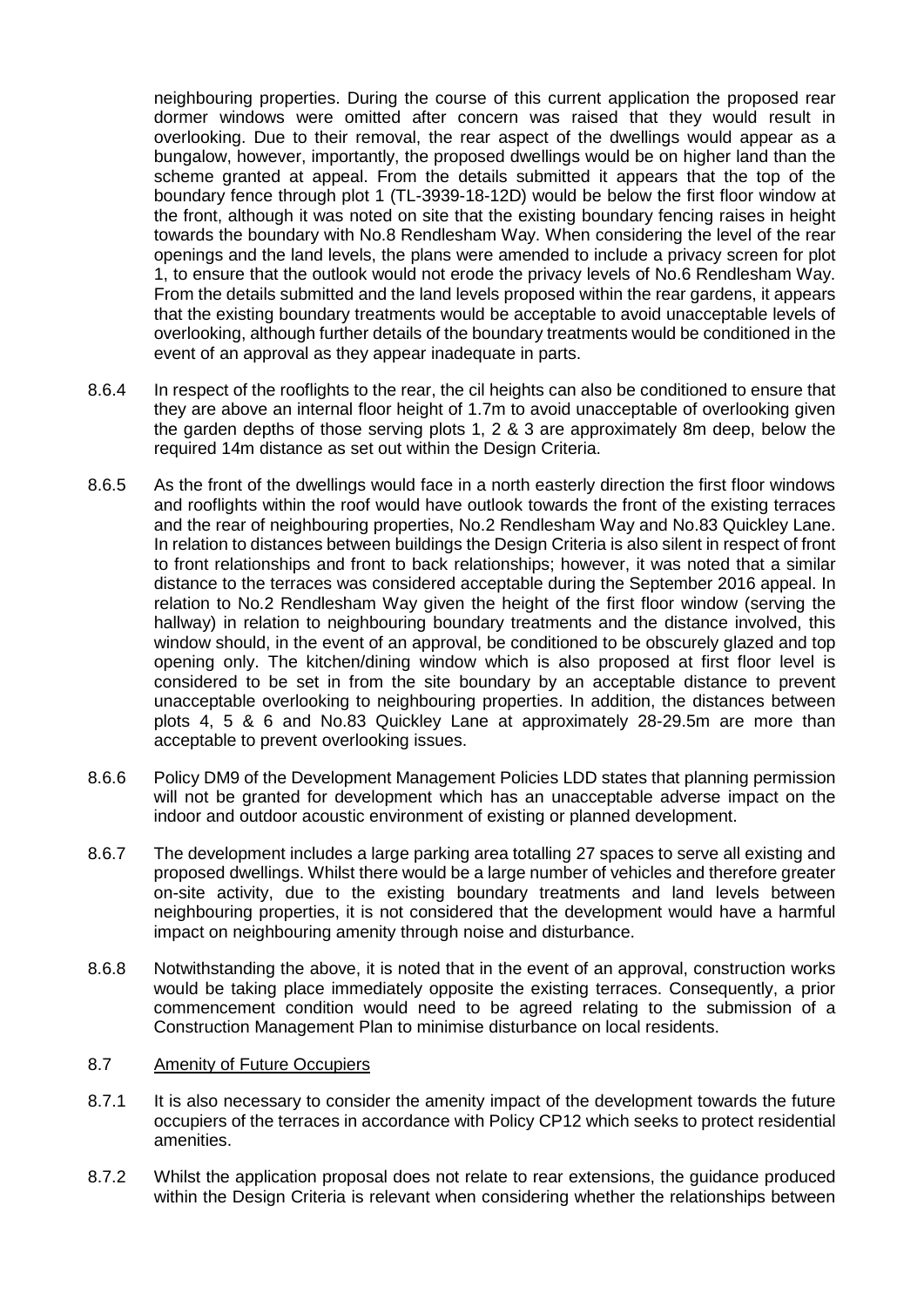the two rows of terraces are acceptable. The Design Criteria states that rear extensions should not intrude into a 45 degree splay line drawn across the rear garden from a point on the joint boundary, level with the rear wall of the adjacent property. This principle is dependent on the spacing and relative positions of the dwellings and consideration will also be given to the juxtaposition of properties, land levels and the position of windows.

- 8.7.3 The submitted plans indicate that the row of three terraces serving plots 4, 5 & 6 would be set back in comparison to plots 1, 2 & 3, with the former projecting approximately 9m beyond the rear elevation of plot 3. However, towards the rear the dwellings would appear more akin to a single storey building and given a separation distance of 4.2m, it is not considered that plot 4 would have a detrimental impact on the future occupiers of plot 3 or lead to poor standards of accommodation.
- 8.7.4 In respect of the internal layout of the dwellings, it is recognised that a bedroom within each would have no natural outlook and would only be served be a rooflight. Whilst not an ideal situation, the bedroom would be relatively large and thus it is not considered that this would justify a reason for refusal.

#### 8.8 Parking and Highway Considerations

- 8.8.1 When applying the Parking Standards as set out within Appendix 5 of the Development Management Policies LDD, it states that a three bed dwelling would require 2.25 spaces (2 assigned spaces). As a result, a total number of 15.75 spaces would be required for the proposed development but as the parking area is shared with the existing terraces (Nos. 1 to 6 Clovers Court) a further 12 spaces must be allocated to those occupiers (as per previous planning permissions). Therefore, a total of 27.75 spaces are required.
- 8.8.2 The proposed parking area incorporates a total of 27 spaces which does not strictly accord with the parking requirements. However, it is recognised that each dwelling on site would have 2 assigned spaces with 3 further spaces allocated for visitors. Whilst there is a minor shortfall of 0.75, it is considered that the parking levels are acceptable and the development would not lead to unacceptable parking pressure on adjacent roads.
- 8.8.3 The development is already served by a formal access from Quickly Lane where it adjoins the proposed extended parking area. The parking area is private and does not form part of the public highway. The Highway Authority do not object to the use and intensification of the existing access.
- 8.8.4 During the application process cycle storage has been provided for the proposed dwellings in line with the requirement of 1 long-term space per unit as set out within the Cycle Parking Standards at Appendix 5 of the Development Management Policies LDD.
- 8.8.5 It is acknowledged that a number of objections have highlighted parking on surrounding roads as an issue and raise concerns that the introduction of a further 6 units would add further parking pressure locally. However, when considering the very minor shortfall, the sustainable location of the application site and the introduction of 3 visitor spaces it is considered that parking levels are acceptable. In the event of an approval, the Highway Authority require that all parking spaces are laid out, demarcated, levelled, surfaced and drained and that a Construction Management Plan is submitted.

### 8.9 Amenity Space

- 8.9.1 Within the Design Criteria as set out within Appendix 2 of the Development Management Polices LDD it states that for a three bed dwelling an indicative amenity space of 84sqm should be attained as either individual gardens or in part, as space forming settings for the buildings.
- 8.9.2 Each dwelling would have a rear terrace and a useable garden area with the approximate levels set out below: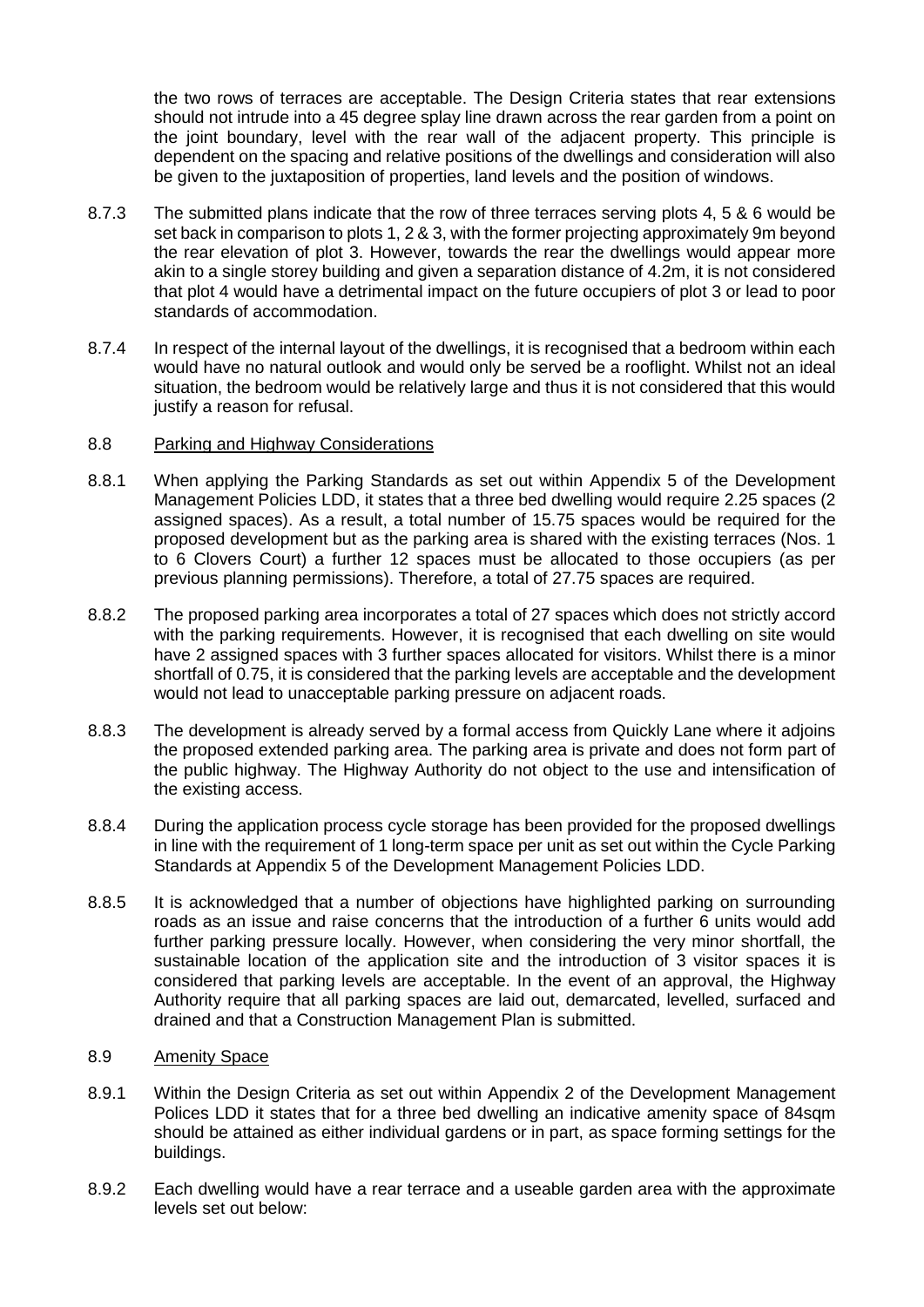- Plot 1: 51sqm Plot 2: 44sqm Plot 3: 68sqm Plot 4: 120sqm Plot 5: 78sqm Plot 6: 100sqm
- 8.9.3 In light of the above levels it is evident that plots 1, 2, 3 and 5 do not comply with the amenity space standards. However, such standards are indicative and regard should also be had to the surrounding area which includes gardens of a similar size at the terraces within Clovers Court and Juniper Court. It is not considered the shortfall would be unacceptable to the residential amenity of future occupiers, however, it is further indicative that the scheme represents overdevelopment of the site.

#### 8.10 Trees

- 8.10.1 Policy DM6 of the Development Management Policies LDD states that development proposals should seek to retain trees and other important landscape and nature conservation features whilst including new trees and other planting to enhance the landscape of the site and its surroundings as appropriate. It also states that development should be designed in such a way as to allow trees and hedgerows to grow to maturity without causing undue problems of visibility, shading or damage and that development likely to result in future requests for significant topping, lopping or felling will be refused.
- 8.10.2 The application site contains a number of trees towards the rear of the site, abutting the rear boundaries. The trees adjacent to the boundary with Terre Haute are protected. A number of trees also exist along the boundary with No.8 Rendlesham Way. All trees are shown to be retained.
- 8.10.3 From the submitted details it is evident that the rear gardens of plots 4, 5 & 6 are to be significantly lowered which will involve relatively substantial excavations. As no Arboricultural Method Statement has been submitted with the application it is unclear as to whether such works would have a harmful impact on the protected trees which are of high amenity value. Whilst the Landscape Officer has requested the submission of a method statement as a condition along with tree protection, there are concerns that if the change in land levels are found to be harmful, the levels of the garden would need to be changed. As such, it is not considered that the imposition of a condition would be able to adequately deal with this issue due to the potential complications this would have on the submitted scheme. The development has therefore failed to demonstrate that the works within the rear gardens would safeguard the protected trees and thus fails to comply with Policy DM6.
- 8.10.4 All other proposed soft landscaping areas within the parking area and between the two rows of terraces can be conditioned in the event of an approval.

#### 8.11 Wildlife and Biodiversity

- 8.11.1 Section 40 of the Natural Environment and Rural Communities Act 2006 requires Local Planning Authorities to have regard to the purpose of conserving biodiversity. This is further emphasised by regulation 3(4) of the Habitat Regulations 1994 which state that Councils must have regard to the strict protection for certain species required by the EC Habitats Directive.
- 8.11.2 The protection of biodiversity and protected species is a material planning consideration in the assessment of this application in accordance with Policy CP9 of the Core Strategy and Policy DM6 of the Development Management Policies document. National Planning Policy requires Local Authorities to ensure that a protected species survey is undertaken for applications where biodiversity may be affected prior to the determination of a planning application. A Biodiversity Checklist was submitted with the application and states that no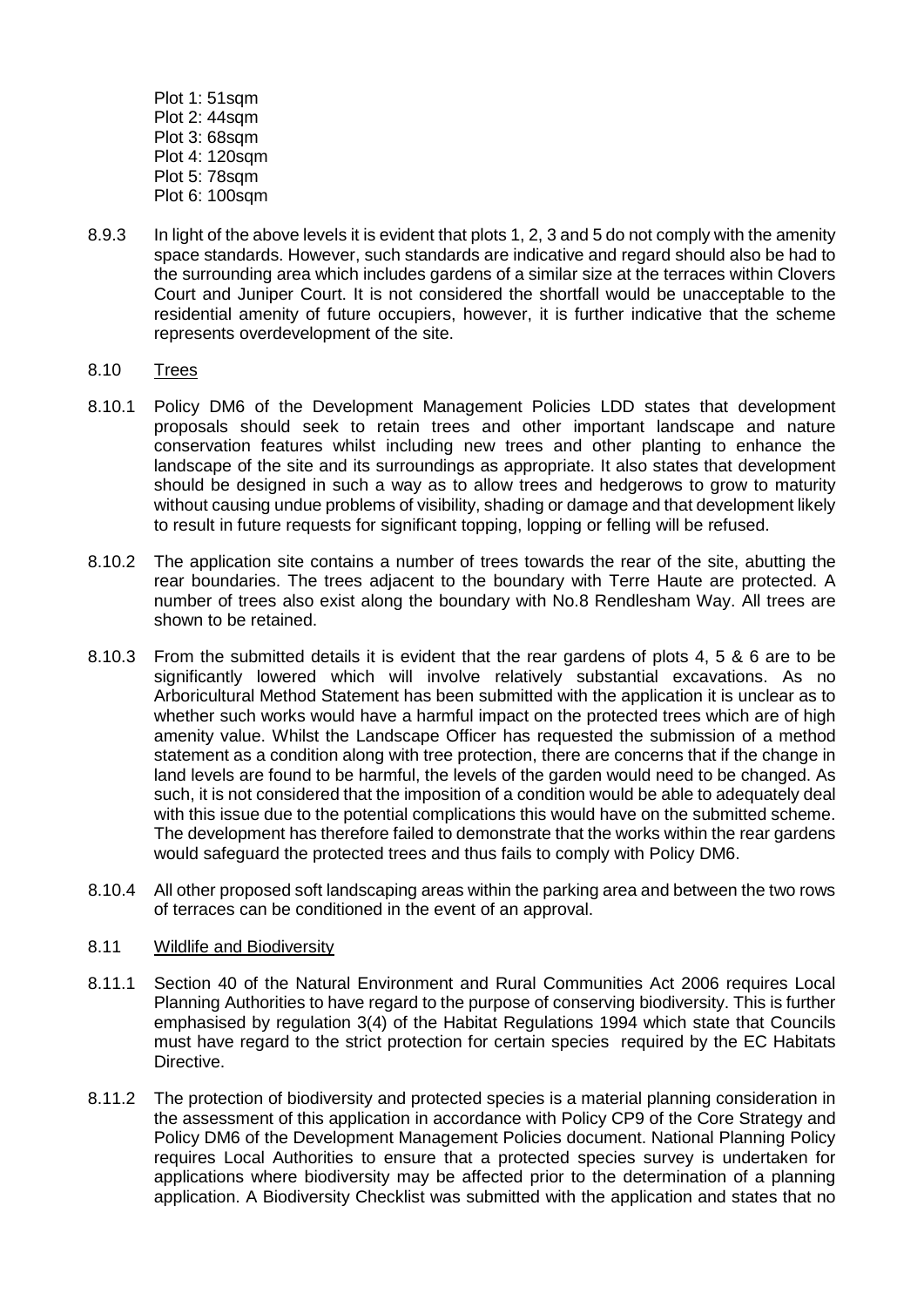protected species or biodiversity interests will be affected as a result of the application. The site is not in or located adiacent to a designated wildlife site. The Local Planning Authority is not aware of any records of protected species within the immediate area that would necessitate further surveying work being undertaken and given the nature of the proposed development there would not be any adverse impacts on biodiversity.

### 8.12 Refuse and Recycling

- 8.12.1 Policy DM10 (Waste Management) of the DMLDD advises that the Council will ensure that there is adequate provision for the storage and recycling of waste and that these facilities are fully integrated into design proposals. New developments will only be supported where:
	- i) The siting or design of waste/recycling areas would not result in any adverse impact to residential or work place amenity
	- ii) Waste/recycling areas can be easily accessed (and moved) by occupiers and by local authority/private waste providers
	- iii) There would be no obstruction of pedestrian, cyclists or driver site lines
- 8.12.2 The submitted details show limited tracking details however Environmental Protection have confirmed that access is acceptable and achievable.
- 8.12.3 The proposal also seeks to enhance refuse and recycling storage for existing occupiers of the terraces and internal storage for the new dwellings. In the event of an approval, further details of external refuse and recycling storage would be required.

### 8.13 Sustainability

- 8.13.1 Paragraph 148 of the NPPF states that "Planning plays a key role in helping to shape places to secure radical reductions in greenhouse gas emissions, minimising vulnerability and providing resilience to the impacts of climate change, and supporting the delivery of renewable and low carbon energy and associated infrastructure".
- 8.13.2 Policy CP1 of the Core Strategy sets out that all applications for new residential development of one unit or more will be required to submit an Energy and Sustainability Statement demonstrating the extent to which sustainability principles have been incorporated into the location, design and construction. Policy DM4 of the Development Management Policies Document states that from 2016 applicants will be required to demonstrate that development will meet a zero carbon standard. However, the Government is not currently proceeding with a definition of zero carbon and therefore the requirement remains that development should provide 5% less Carbon Dioxide than Building Regulations Part L (2013) having regard to feasibility and viability.
- 8.13.3 Policy DM4 of the DMLDD requires applicants to demonstrate that development will produce 5% less carbon dioxide emissions than Building Regulations Part L (2013) requirements having regard to feasibility and viability. This may be achieved through a combination of energy efficiency measures, incorporation of on-site low carbon and renewable technologies, connection to a local, decentralised, renewable or low carbon energy supply. The policy states that from 2016, applicants will be required to demonstrate that new residential development will be zero carbon. However, the Government has announced that it is not pursuing zero carbon and the standard remains that development should produce 5% less carbon dioxide emissions than Building Regulations Part L (2013) requirements having regard to feasibility and viability
- 8.13.4 The applicant has submitted an Energy Statement which confirms compliance with Policy DM4 via the use of Air Source Heat Pumps, low energy lights and hot water controls.
- 8.14 Infrastructure Contributions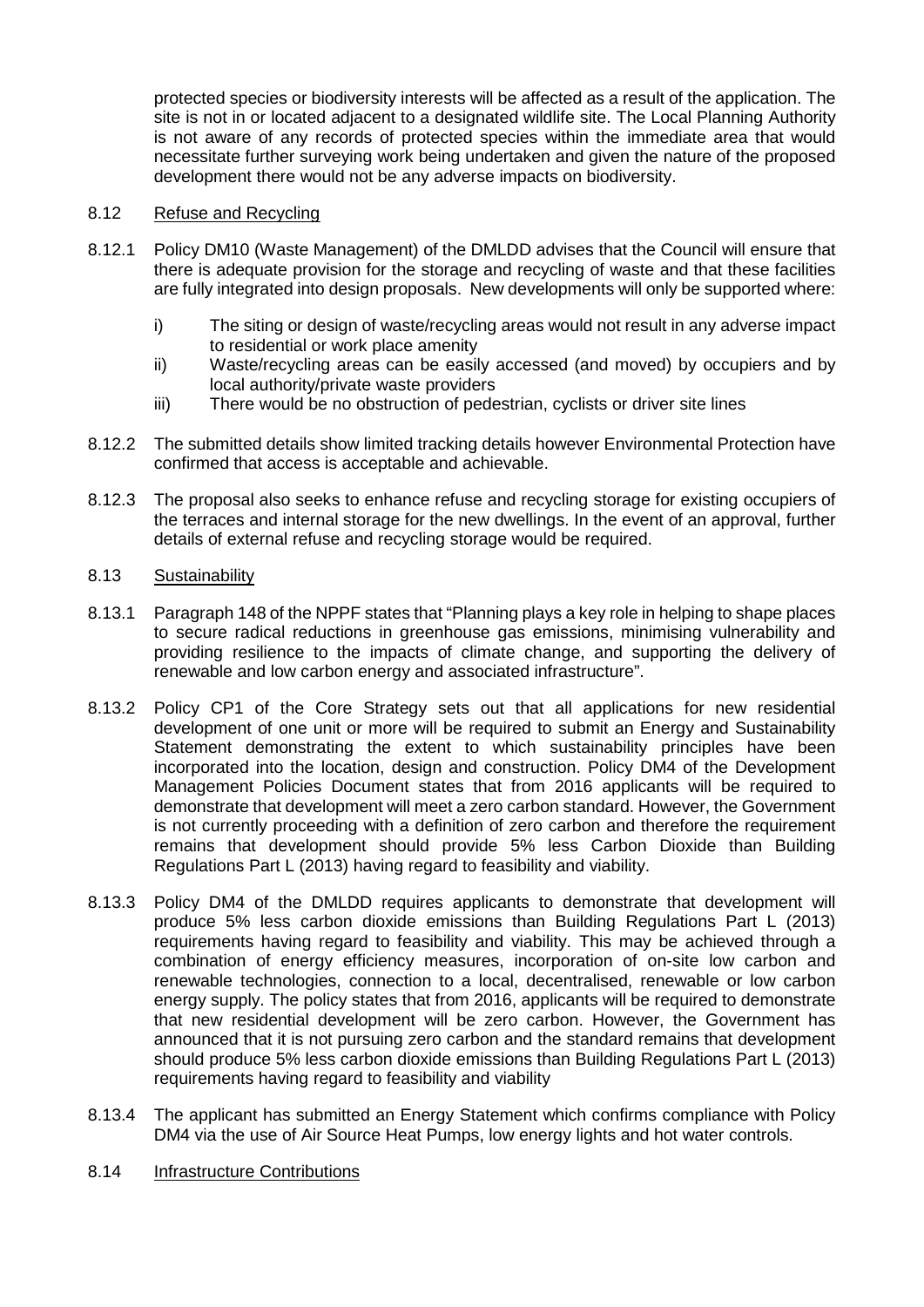8.14.1 Policy CP8 of the Core Strategy requires development to make adequate contribution to infrastructure and services. The Three Rivers Community Infrastructure Levy (CIL) was adopted in February 2015 and came into force on 1 April 2015. CIL is therefore applicable to this scheme. The Charging Schedule sets out that the application site is within 'Area A' within which the charge per sqm of residential development is £180 per sqm.

## 8.15 Summary

8.15.1 In summary, whilst the principle of new dwellings towards the rear of the application site is not considered unacceptable having regard to the varied character of the area, the current proposal would have a harmful impact upon No.6 Rendlesham Way and represents overdevelopment of the site due to its said impact to the abovementioned property and the lack of amenity space serving a number of the proposed dwellings. It has also not been demonstrated that the protected trees within the site would be not harmed as a result of the development. Furthermore, in the absence of an agreement under the provisions of Section 106 of the TCPA, the development fails to contribute to the provision of affordable housing.

## **9 Recommendation**

9.1 That PLANNING PERMISSION BE REFUSED for the following reasons:

R1: The proposed development by virtue of the design, height and siting of Unit 1 (plot 1) would result in an unduly prominent and un-neighbourly form of development towards No.6 Rendlesham Way. In addition, due to the orientation of the sun Unit 1 would also result in significant overshadowing of the rear garden serving No.6 Rendlesham Way, to the detriment of the occupiers' enjoyment of their property. As a result, the development fails to have regard to protecting the visual and residential amenity of No.6 Rendlesham Way and is contrary to Policies CP1 and CP12 of the Core Strategy (adopted October 2011) and Policy DM1 and Appendix 2 of the Development Management Policies LDD (adopted July 2013).

R2: The proposed development by virtue of the number of units, layout and lack of amenity space provision when taken cumulatively would result in an overdevelopment of the site to the detriment of the area's character. The development would therefore be contrary to Policies CP1 and CP12 of the Core Strategy (adopted October 2011) and Policy DM1 and Appendix 2 of the Development Management Policies LDD (adopted July 2013).

R3: The development fails to demonstrate that the protected trees towards the rear of the site, adjacent to the boundary with Terre Haute, would not be harmed as a consequence of land level alterations serving plots 4, 5 and 6. The development therefore fails to comply with Policies CP1 and CP12 of the Core Strategy (adopted October 2011) and Policies DM1, DM6 and Appendix 2 of the Development Management Policies LDD (adopted July 2013).

R4: In the absence of an agreement under the provisions of Section 106 of Town and Country Planning Act 1990, the development would not contribute to the provision of affordable housing. The proposed development therefore fails to meet the requirements of Policy CP4 of the Core Strategy (adopted October 2011) and the Affordable Housing Supplementary Planning Document (approved June 2011).

### 9.2 **Informatives**:

I1 In line with the requirements of the National Planning Policy Framework and in accordance with the Town and Country Planning (Development Management Procedure) (England) Order 2015, the Local Planning Authority has considered, in a positive and proactive manner, whether the planning objections to this proposal could be satisfactorily resolved within the statutory period for determining the application. Whilst the applicant and the Local Planning Authority engaged in pre-application